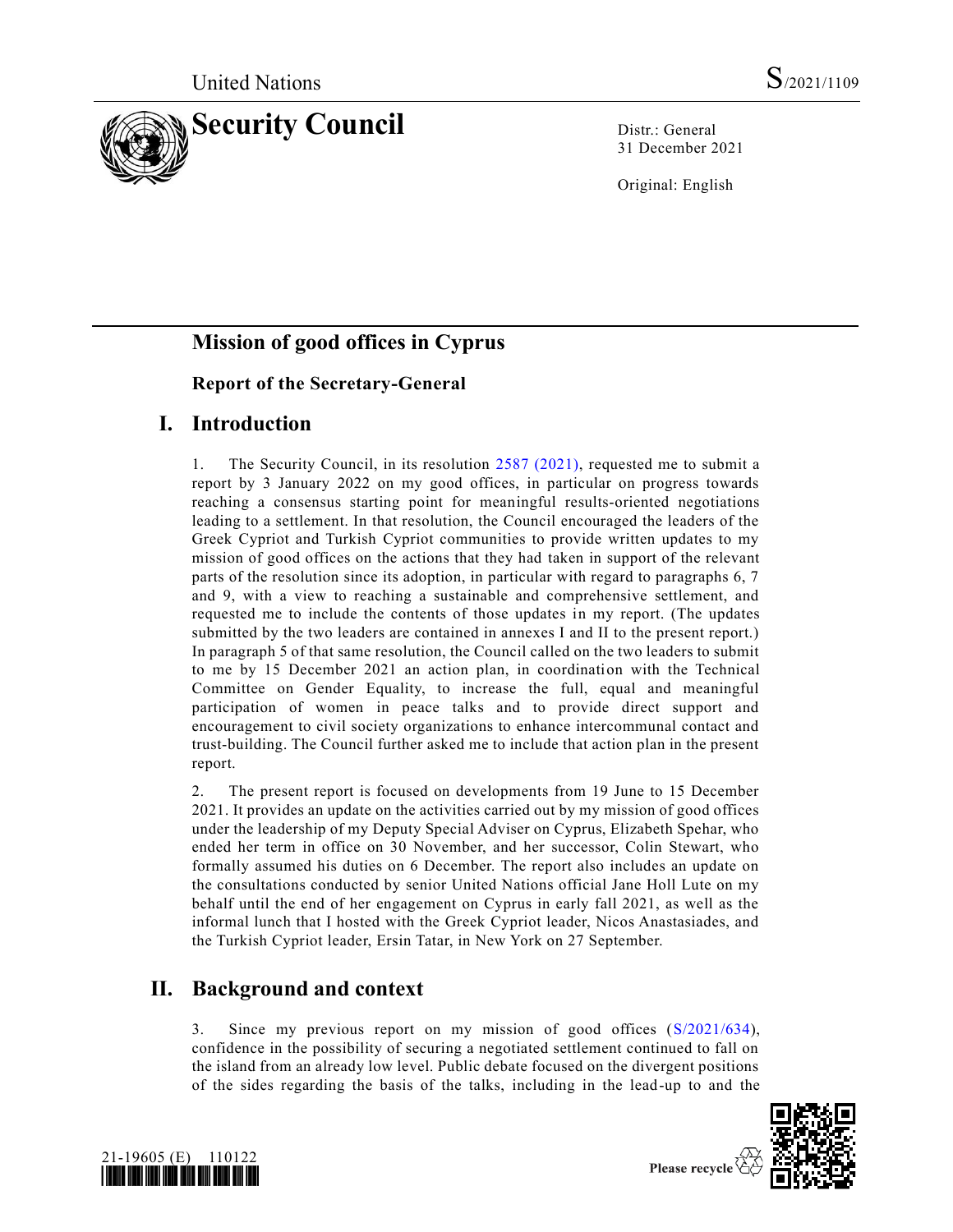aftermath of the informal lunch that I hosted for the two leaders on 27 September. The negative rhetoric continued throughout the reporting period, with no harmonized messages that could resonate positively with both communities.

4. Internal political developments on both sides created additional challenges, with the two communities becoming more skeptical that any progress could be achieved. Furthermore, certain steps taken, in particular with respect to the fenced-off part of Varosha, contributed to deepening mistrust, both between the sides and among the two communities.

5. The epidemiological situation due to the coronavirus disease (COVID-19) pandemic continued to fluctuate on both sides of the island. Following the decision of 2 June of the Greek Cypriot leader and the Turkish Cypriot leader to synchronize the two sides' respective COVID-19-related measures at the crossing points, the Technical Committee on Health continued to assess the situation and share epidemiological data on a biweekly basis, with agreed restrictive measures applied at the crossing points being adjusted accordingly. This close and fruitful cooperation has been welcomed across the island.

6. In addition to adverse effects on public health, the COVID-19 pandemic continued to have a significant socioeconomic impact, including in the form of rising unemployment, decreased purchasing power and far lower tourist arrivals, with a particularly marked impact on the economy in the north.

7. Deputy Special Adviser/Special Representative of the Secretary-General in Cyprus and Head of the United Nations Peacekeeping Force in Cyprus (UNFICYP) Spehar conducted regular meetings with the representatives of the Greek Cypriot and the Turkish Cypriot leaders, supported by my mission of good offices. During these meetings, the representatives discussed confidence-building measures and exchanged views on ways to restart and revitalize the work of the technical committees, as called for by the Security Council in recent resolutions. In the context of almost weekly meetings with the Greek Cypriot negotiator, Andreas Mavroyiannis, and the Turkish Cypriot special representative, Ergün Olgun, constructive efforts were made to address the health and economic response to the pandemic. Other issues of importance were also addressed and discussed, such as the crossing points, irregular migration, increased criminality in and adjacent to the mixed village of Pyla and challenges to the completion of projects by the technical committees. Project proposals submitted to the European Union-funded facility, implemented by the United Nations Development Programme (UNDP), to support the work of the technical committees were also regularly discussed.

8. While progress towards reaching an agreement on confidence-building measures was limited, the regular meetings and intervening contacts provided an important avenue for discussion on issues of concern, including with a view to building trust and common ground. The staff of my mission of good offices also met weekly with the Greek Cypriot and Turkish Cypriot coordinators of the technical committees to keep the dialogue open, discuss the above topics and explore ways to improve the functionality of the committees and address challenges.

9. On 20 July, the Turkish Cypriot leader announced a decision that the military status of approximately 3.5 per cent of the area of Varosha would be lifted. He also encouraged Greek Cypriot property owners to apply to the Immovable Property Commission to settle their property claims in accordance with international law. The President of Turkey, Recep Tayyip Erdoğan, pledged the support of Turkey for the decision. Those statements and developments on the ground triggered strong objections from the Greek Cypriots, who stressed that the activities in Varosha violated relevant Security Council resolutions, including [550 \(1984\)](https://undocs.org/en/S/RES/550(1984)) and [789 \(1992\),](https://undocs.org/en/S/RES/789(1992)) as well as previous statements by the President of the Security Council on Varosha.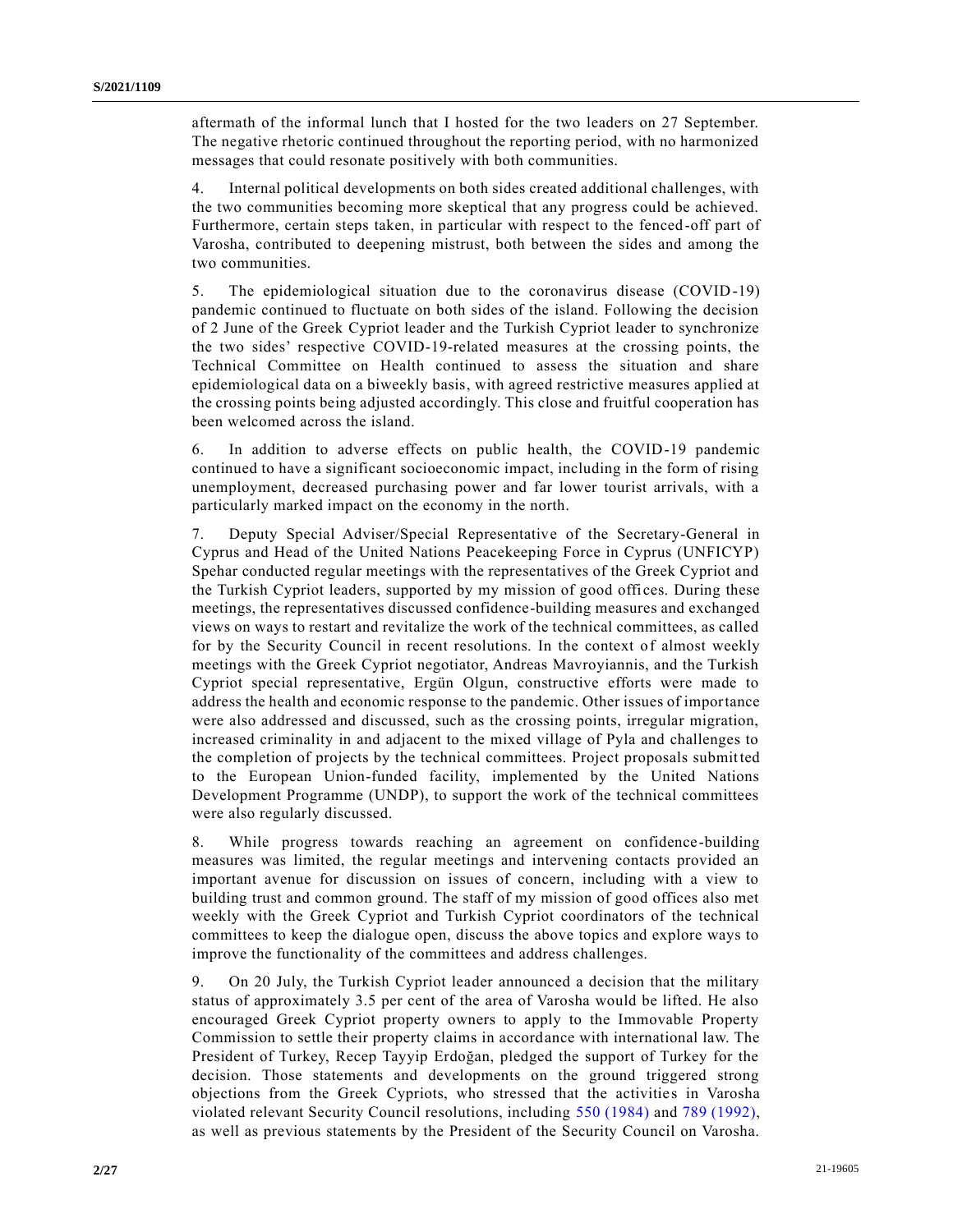For reference, my most recent report on UNFICYP [\(S/2021/1110\)](https://undocs.org/en/S/2021/1110) describes developments on the ground that were observed.

10. The United Nations also responded to developments related to Varosha. On 21 July, I expressed my deep concern about the announcements by the Turkish Cypriots and Turkey with respect to Varosha and called on all parties to refrain from unilateral actions that provoke tensions and may compromise the ongoing efforts to seek common ground between the parties towards a lasting settlement of the Cyprus issue. Following consultations on 21 July, the Security Council issued a presidential statement on 23 July [\(S/PRST/2021/13\)](https://undocs.org/en/S/PRST/2021/13), in which it, inter alia, condemned the announcement, expressed its deep regret regarding those unilateral actions that ran contrary to its previous resolutions and statements and called for the immediate reversal of the course of action and the reversal of all steps taken on Varosha since October 2020.

11. With respect to the regional situation, the current reporting period was characterized by a renewed uptick in tensions, including with respect to planned hydrocarbon- and energy cooperation-related activity and maritime zone claims in the eastern Mediterranean, and heightened rhetoric between guarantor powers Greece and Turkey.

12. The religious leaders of Cyprus remained united and sustained their commitment to peacebuilding and reconciliation within the framework of the Religious Track of the Cyprus Peace Process, under the auspices of the Embassy of Sweden. They continued to meet, including virtually, and work together to advance religious freedom and human rights despite the challenging climate which has prevailed since the inconclusive closure of the Conference on Cyprus in mid -2017.

13. Representatives of Greek Cypriot and Turkish Cypriot political parties maintained their regular meetings under the auspices of the Embassy of Slovakia . Deputy Special Adviser Spehar gave an address to the political party representatives on 25 November. Due to the improved epidemiological situation on the island during the reporting period, they were able to partially return to in-person discussions. This step was welcomed by the representatives, who had repeatedly stressed the importance of personal contacts to bolster cooperation. They were also able to return to meetings in a subcommittee format, enabling more detailed discussions on potential joint confidence-building activities to be carried out by the political parties. In their joint statements on substantive topics, the political parties continued to urge the two leaders to demonstrate the necessary political will to resume substantive negotiations towards a just and lasting solution to the Cyprus problem.

## **III. Status of the process**

14. Until the completion of her assignment, Ms. Lute pursued discussions with the leaders of the two communities and their representatives, as well as representatives of Greece, Turkey and the United Kingdom of Great Britain and Northern Ireland. She was also in contact with representatives of the European Union. United Nations engagement with the parties on track 1 efforts also included contacts on the margins of the General Assembly in September. On 27 September, I invited the two leaders to a luncheon to discuss the state of play in efforts to reach common ground. Both leaders lent their support to my offer to appoint an envoy to pursue the search for common ground. While their substantive positions on a settlement remain far apart, the two leaders indicated an interest in continued engagement. As the views on the role and mandate of an envoy differ, efforts continue to ascertain the modalities that would best support them in the search for a way forward.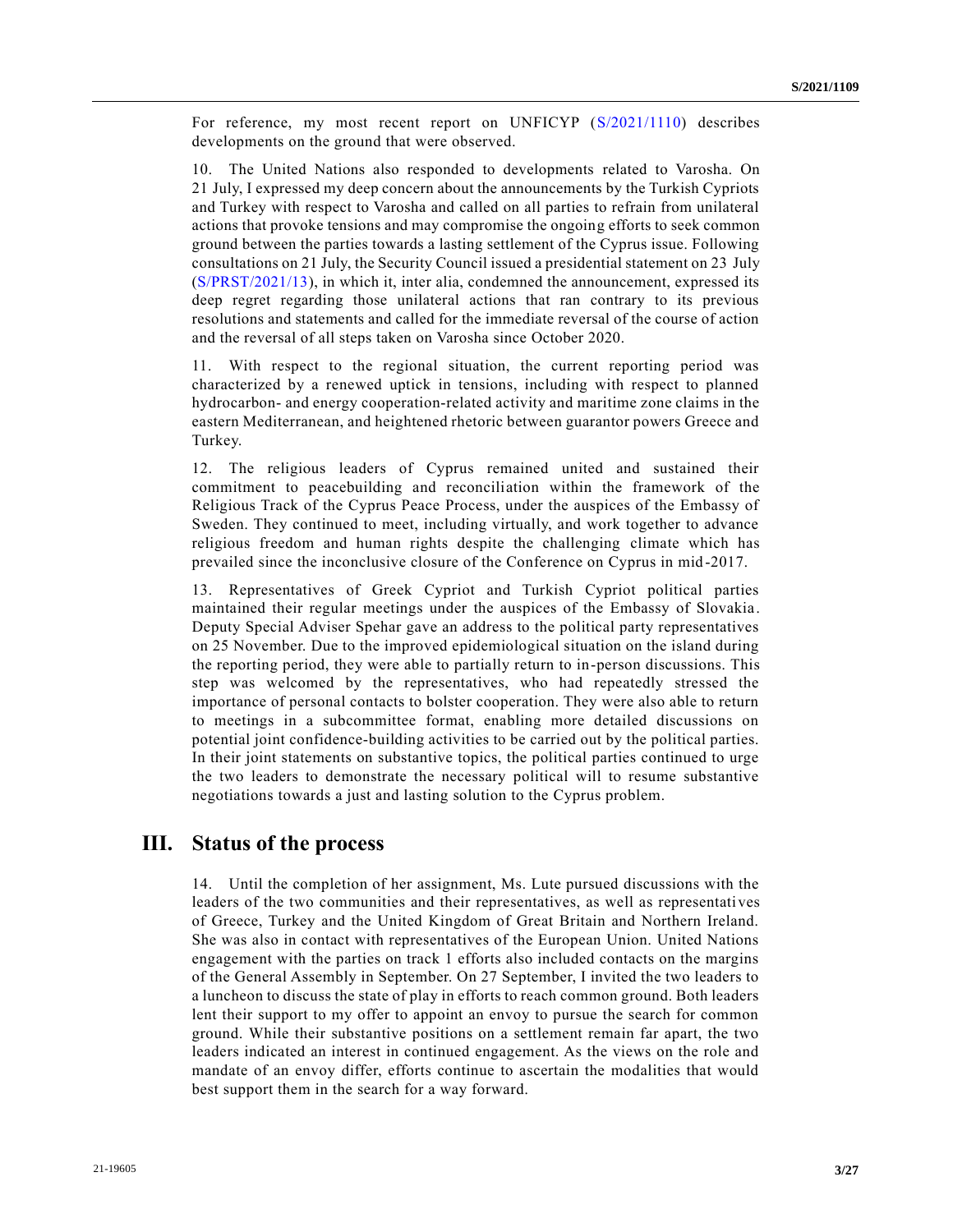# **IV. Status of the process: activities of my mission of good offices**

15. Deputy Special Adviser Spehar and my mission of good offices continued a proactive outreach programme with the two leaders, political parties, and civil society organizations and actors. They also held regular meetings with European Union officials, representatives of the World Bank and members of the diplomatic community. These discussions covered issues related to the peace process, the negative impacts of the COVID-19 pandemic, the advancement of confidencebuilding measures and the resumption and revitalization of the work of the technical committees.

16. Deputy Special Adviser Spehar held several high-level meetings with visitors, including with the High Representative of the European Union for Foreign Affairs and Security Policy and Vice-President of the European Commission, Josep Borrell, on 24 June; the President of Poland, Andrzej Duda, on 7 October; and the Secretary of State of Spain for the European Union, Juan González-Barba Pera, on 25 October. On 28 September, Deputy Special Adviser Spehar and my mission of good offices received a delegation from the World Bank, including to discuss the work done on the socioeconomic impact of a settlement through a gender lens.

17. Mr. Stewart, upon assumption of his duties and arrival in Cyprus, had separate introductory meetings with the two leaders. On 14 December, despite the polarized political environment and the epidemiological situation, both leaders attended the small end-of-year reception organized by the mission and had a warm informal exchange. This was the first time the two leaders met on the island this year.

18. On 15 December, Deputy Special Adviser Stewart met with the Minister for Foreign Affairs of Spain, José Manuel Albares Bueno.

19. During the reporting period, the Technical Committees on Cultural Heritage, Crime and Criminal Matters, Health, Broadcasting, the Environment, and Economic and Commercial Matters remained particularly active, while committees that had hitherto been dormant, such as the Technical Committees on Gender Equality and Crisis Management, resumed their work. At the same time, other challenges – such as the composition of certain committees, the resignation of members from others and disagreements over terminology to be utilized – had a further impact on the activities of other committees, including the Technical Committees on the Environment and Education, and halted or slowed down several ongoing projects that were nearing completion. This situation has also meant that discussions on possible new initiatives and projects have taken longer than usual.

20. Nevertheless, certain successes recorded towards the end of the reporting period, in particular with the Technical Committee on Broadcasting and Telecommunication, appear to have given some impetus to finding a way forward in addressing the issue of terminology that has stalled ongoing projects in certain committees. Successes include the Committee's work on the 700 MHZ frequency band and 5G. Another notable exception to the downward trend was the Technical Committee on Cultural Heritage, which continued its weekly meetings and successful delivery of conservation work and designs. At the 2021 European Heritage Awards/Europa Nostra Awards ceremony in Venice on 23 September, the Committee received the Grand Prix in recognition of the restoration work it had carried out, the cooperation between Greek Cypriots and Turkish Cypriots that the Committee represented and its dedication to the preservation of historic monuments on the island. A follow-up event was held in Nicosia on 8 November 2021, attended by representatives of the Technical Committee on Cultural Heritage, the United Nations, the European Union, the diplomatic community and civil society supporters of the Committee's activities.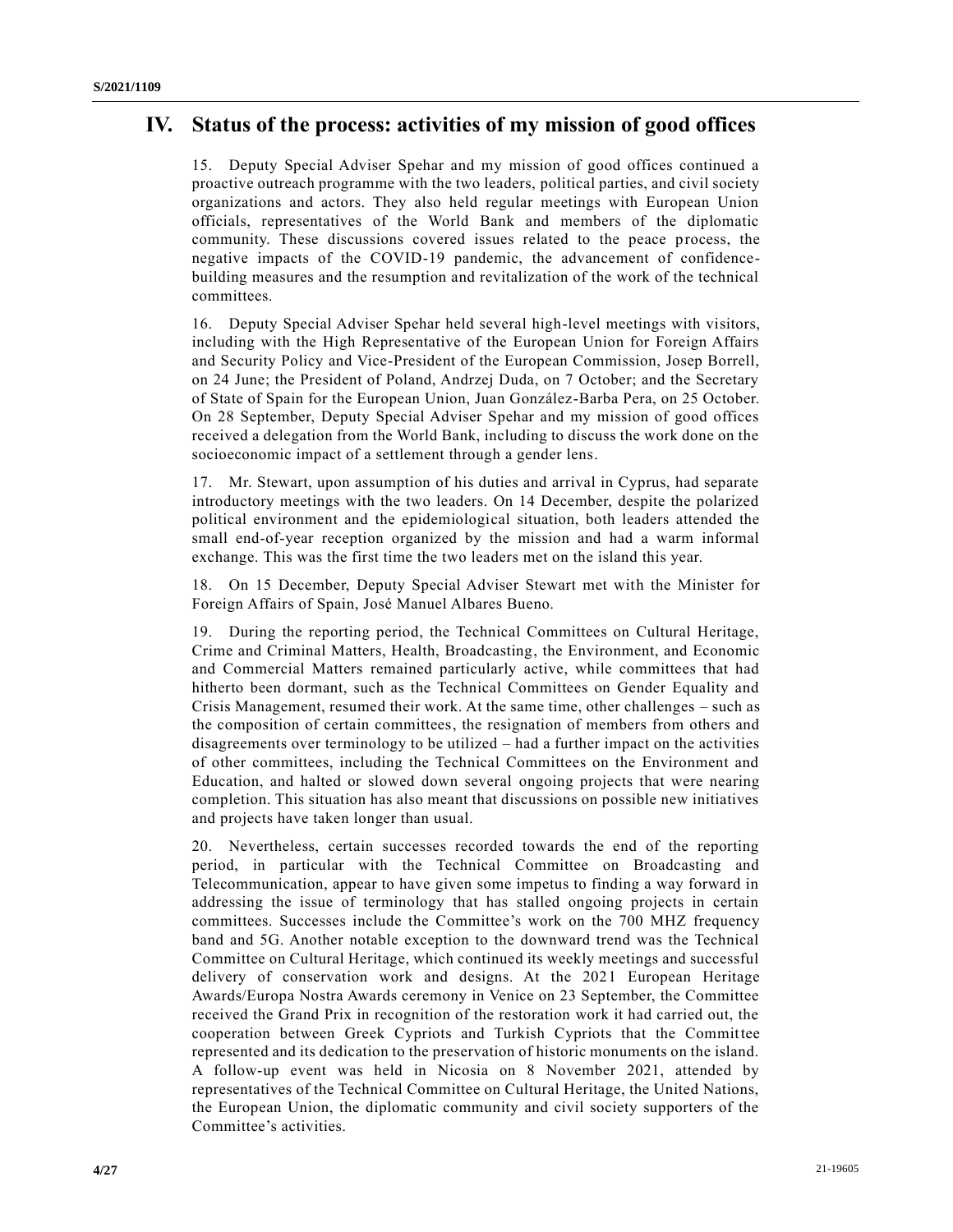21. The Technical Committee on Health sustained frequent interaction between the two co-chairs and experts, who exchanged information on COVID-19-related responses, as well as epidemiological information regarding the situation on both sides, on a biweekly basis. In line with the leaders' agreement of 2 June 2021, the Committee continued to synchronize and progressively adjust the two sides' respective COVID-19-related measures concerning the crossing points and, on 10 July, 23 September and 18 November, issued press statements through the United Nations Spokesperson in Cyprus announcing adjustments to the epidemiological level and the restrictive measures to be employed.

22. While the rate of transfer of European Union-approved vaccines to the Turkish Cypriot community remained low, the Technical Committee on Health continued to be instrumental in overseeing the transfer of the vaccines between the two sides. As at 15 December, according to the European Centre for Disease Prevention and Control, 1,956,023 doses had been received by the authorities of the Republic of Cyprus, of which, according to the Technical Committee on Health, 234,038 doses had been transferred to the north. Work to provide Turkish Cypriots equal access to the European Union Digital COVID Certificate is ongoing but has continued to face significant challenges.

23. The Technical Committee on Education met once during the reporting period and faced challenges in the development and implementation of projects due to issues of terminology in documents produced by the Committee. However, the "Imagine" peace education project was launched on 8 November to mark the restart of activities for the 2021/22 academic year after a break due to COVID-19-related restrictions. The project is being implemented by the Association for Historical Dialogue and Research and the Home for Cooperation, with the support of the Federal Foreign Office of Germany and the United Nations. Several projects stalled due to disagreements on terminology, and no progress was made on conducting a joint review of school materials, including textbooks.

24. While a website developed by the Technical Committee on the Environment has not yet been launched, due to disagreements over terminology, joint environmental visits were conducted with the support of UNDP and the European Union support facility to the technical committees, and several projects and activities are currently under discussion. The Technical Committee on Humanitarian Matters met intermittently but made limited progress regarding project implementation. The Technical Committees on Crisis Management, Crossings and Culture met after a long hiatus, and the latter held a productive meeting following new Turkish Cypriot members being appointed during the reporting period.

25. In addition to the continued exchange of information on crime in both communities through the Joint Contact Room (also known as the Joint Communications Room), the Technical Committee on Crime and Criminal Matters was in discussions to organize a seminar on combating violence against women. In response to the Security Council's call for an action plan to, inter alia, increase the participation of women in peace talks, the Technical Committee on Gender Equality reached a convergence on a set of practical recommendations addressing three main questions: how to ensure the full and meaningful representation of women; how to engage with civil society, including women's organizations, to solicit their views; and how to ensure the inclusion of a gender perspective in a future Cyprus settlement process. While the draft recommendations were welcomed by the two leaders in their essence, agreement on a joint action plan in line with the request of the Council was unfortunately not reached, with both sides submitting their own versions of the plan on 15 December.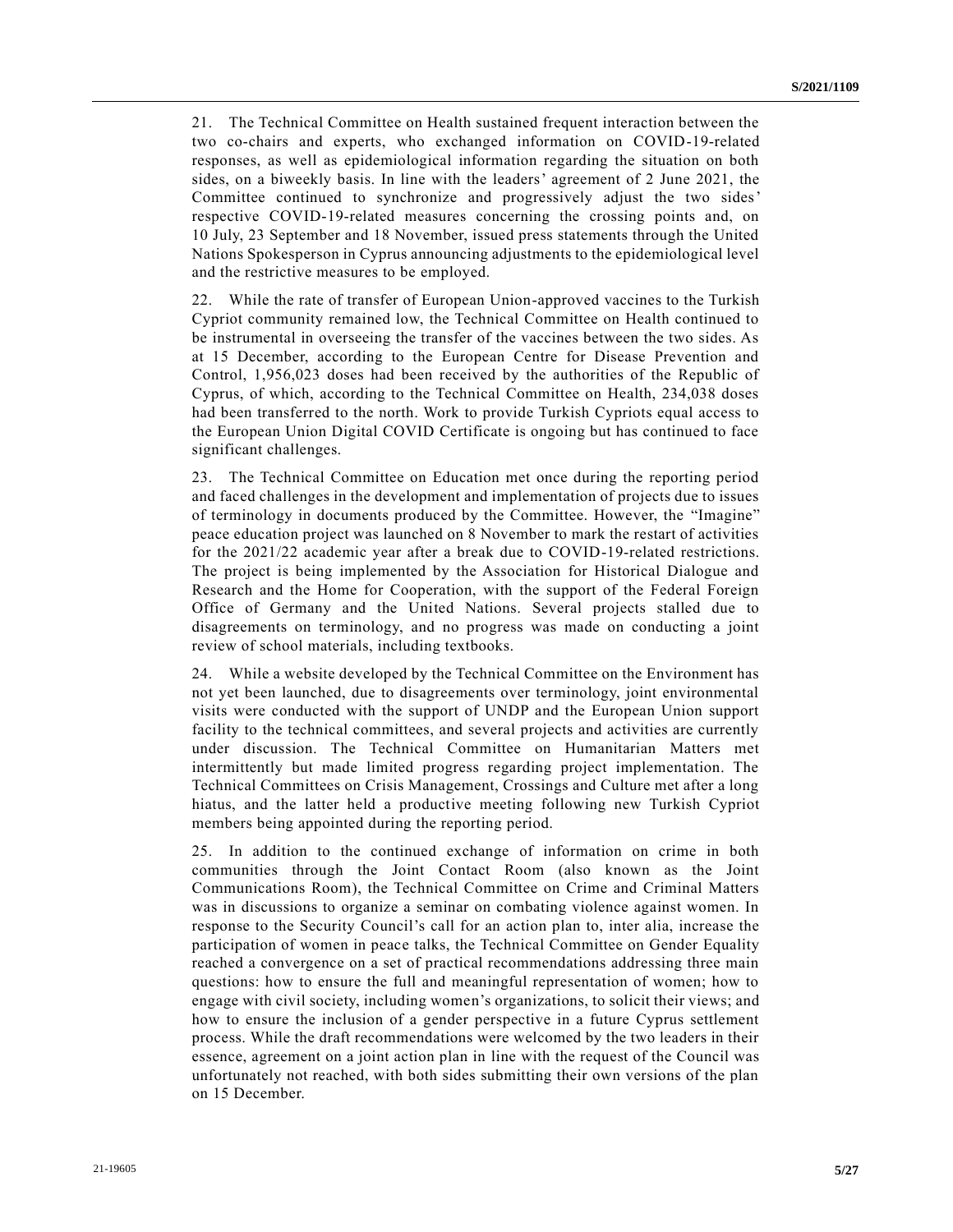26. The Technical Committee on Economic and Commercial Matters met and sought to advance its agreed priorities. On 19 November, thanks to the extensive work carried out by the Technical Committee on Broadcasting and Telecommunication over the past two years, the Turkish Cypriot leader and the Greek Cypriot leader confirmed agreement on a project that will make way for the introduction of 5G across the island. The project will remove television broadcasting systems from the 700 MHz frequency band, enabling the transition from analogue to digital broadcasting, with the support of the European Union, and allowing the allocation of the 700 MHz frequency band to 5G mobile services.

27. Between 13 and 15 September, Deputy Special Adviser Spehar hosted a series of events for the co-chairs and members of the technical committees to allow them to meet (some for the first time in person) or to get reacquainted. The final event in the series also saw the Greek Cypriot negotiator and the Turkish Cypriot special representative in attendance.

28. On 16 November, Deputy Special Adviser Spehar addressed the seventeenth annual Cyprus Summit, organized by *The Economist*, on "Current challenges and opportunities in the Cyprus issue", highlighting the importance of keeping the "thread of dialogue" going on the island, as well as in the broader region, including in the business realm. She also touched on the gender-sensitive socioeconomic impact assessment, which highlighted the costs of a non-settlement and made the case for working immediately, island-wide, to increase gender parity in the contributions to and the rewards of economic development, now and once a settlement is reached. On 2 October, Deputy Special Adviser Spehar participated in a panel discussion entitled "Grass-roots peacebuilding: entrepreneurship, research and creativity" as part of the 2021 Cyprus Forum, a panel which contributed to showcasing positive examples of cooperation on the island across a variety of actors and sectors, including those involving youth.

29. During the reporting period, my mission of good offices continued to work together with UNFICYP on entrepreneurship and environmental peacebuilding initiatives and supported activities to highlight and address environmental challenges in the buffer zone and throughout the island, including through outreach to civil society. Staff from my mission of good offices participated in the second United Nations Youth Champions for Environment and Peace programme.

## **V. Observations**

**\_\_\_\_\_\_\_\_\_\_\_\_\_\_\_\_\_\_**

30. The passage of time continues to complicate efforts to find a mutually acceptable solution in Cyprus. I note with concern that, during this recent period, the positions of the communities appear to have become more entrenched and further apart. Since the Conference on Cyprus ended inconclusively at Crans-Montana, Switzerland, in 2017, I have met with the leaders several times, most recently at the informal lunch that I hosted in New York on 27 September. These meetings, including those involving the guarantor powers, such as the informal five-plus-one meeting<sup>1</sup> held in Geneva in April 2021, as well as my ongoing contacts with all stakeholders, have kept communication lines open and provided me with the opportunity to speak openly and directly with those concerned. The Deputy Special Adviser, as well as senior management at United Nations Headquarters, have also maintained continuous contact and dialogue with all parties. In these efforts, I remain guided by relevant Security Council resolutions that have established the United Nations parameters.

<sup>&</sup>lt;sup>1</sup> An informal meeting of the Greek Cypriot leader, the Turkish Cypriot leader, the guarantor powers and the United Nations.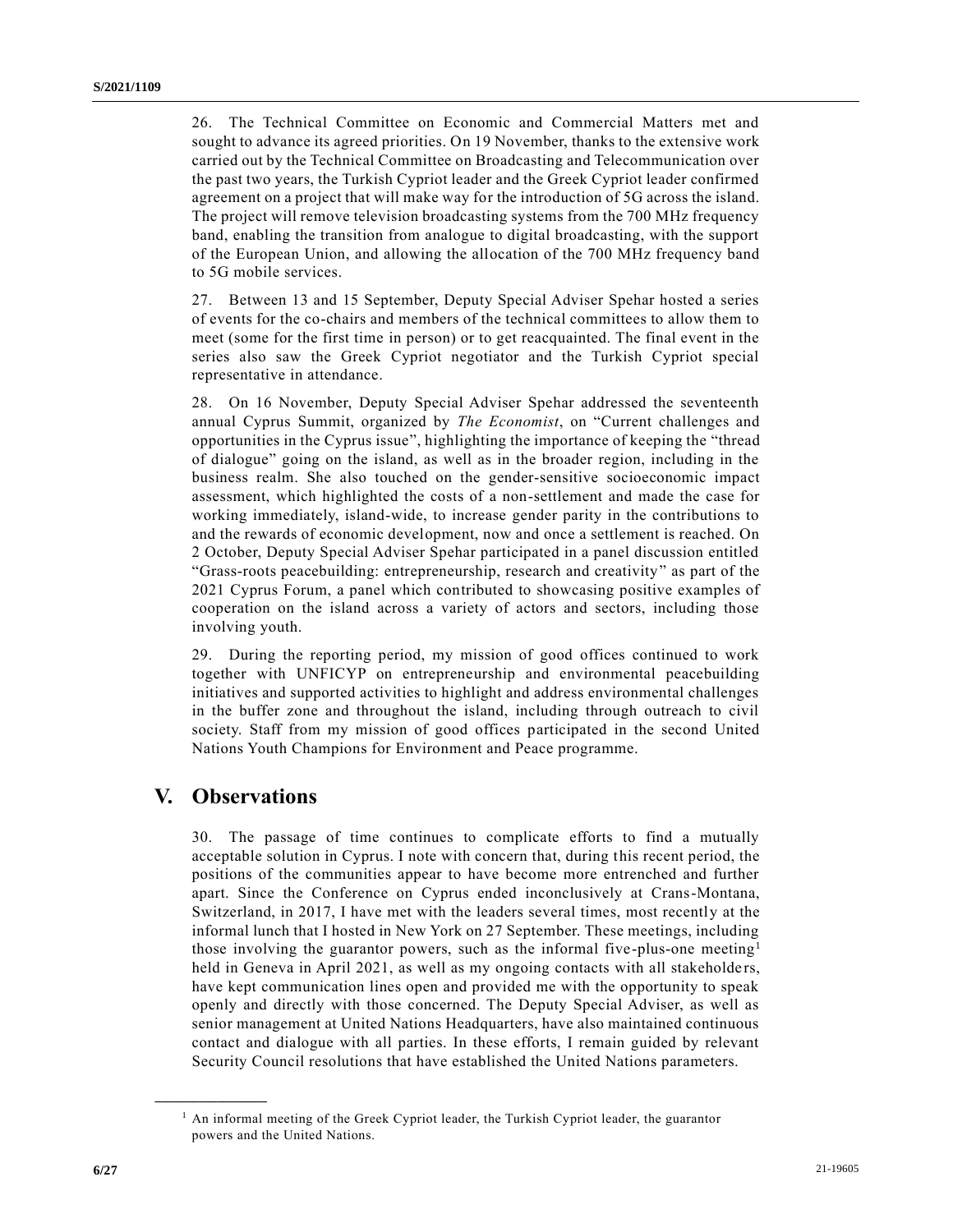31. My mission of good offices also helps to preserve dialogue at various levels and promote a rapprochement between the communities, engaging in preventive diplomacy to guard against further worsening of the climate. Important work was done with the sides to provide support to the technical committees as they considered additional confidence-building measures and engaged on addressing serious problems on the island, including, as a priority, the negative impacts of the COVID-19 pandemic. The regularity of the meetings hosted by the Deputy Special Adviser between the Greek Cypriot negotiator and the Turkish Cypriot special representative and of related discussions spearheaded by my good offices mission is positive, particularly in the light of ongoing challenges to constructive dialogue. Given the continuing absence of fully fledged negotiations, the leaders' presence at the 14 December reception in Nicosia sent a positive signal to the broader public. I encourage the two leaders and their representatives to continue engaging with each other and with the United Nations in this vein.

32. On the work of the technical committees, and with several exceptions, such as the notable accomplishments of the Technical Committee on Cultural Heritage, the November announcement by the Technical Committee on Broadcasting and Telecommunication and the beneficial role played by the Technical Committee on Health in the context of the pandemic, I continue to consider that these bodies remain significantly underutilized. I welcome the restart of the "Imagine" peace education programme but note with concern the lack of progress on other projects under the auspices of the Technical Committee on Education, as well as in other technical committees, which could contribute considerably to rapprochement and peacebuilding, particularly among the young. It is regrettable that no progress was made on the Security Council's request to address impediments to peace by conducting a joint review of school materials, including textbooks, as a contribution to trust-building between the communities.

33. I welcome the regular exchange of epidemiological information and coordination within the Technical Committee on Health on COVID-19-related measures. Despite the harmonization of measures and adjustment of restrictions at the crossing points, important challenges remain, including regarding the proportional transfer of European Union-approved vaccines. While discussions are ongoing to provide Turkish Cypriots full and equal access to the European Union Digital COVID Certificate, progress has been slow, and more efforts are needed as a matter of priority.

34. The continued absence of substantive negotiations and the positioning of the sides regarding the basis of a settlement in Cyprus have begun to affect the work of the technical committees. Despite the calls by the Security Council for the Greek Cypriot and Turkish Cypriot leaders to provide the necessary political support and overall guidance to free the technical committees from obstructions to their work and enable them to function effectively, decisions on activities and projects proposed by the committees, in some cases, began to mirror the lack of common ground on the way forward with respect to the peace talks.

35. In this context, I strongly urge the Greek Cypriot and Turkish Cypriot leaders and their representatives to work together on confidence-building measures and to continue revitalizing the work of the technical committees so that they can fulfil their potential in positively affecting the daily lives of Cypriots, also in accordance with Security Council resolution [2587 \(2021\).](https://undocs.org/en/S/RES/2587(2021)) I urge the leaders and their representatives to move beyond present challenges, including those related to terminology, and instead to provide practical and political support and guidance to all the committees, with a view to enabling the full reinvigoration of their work. These mechanisms of dialogue and rapprochement are of particular importance and can, in the absence of fully fledged negotiations, rekindle hope among the population that progress between the parties can indeed still be made.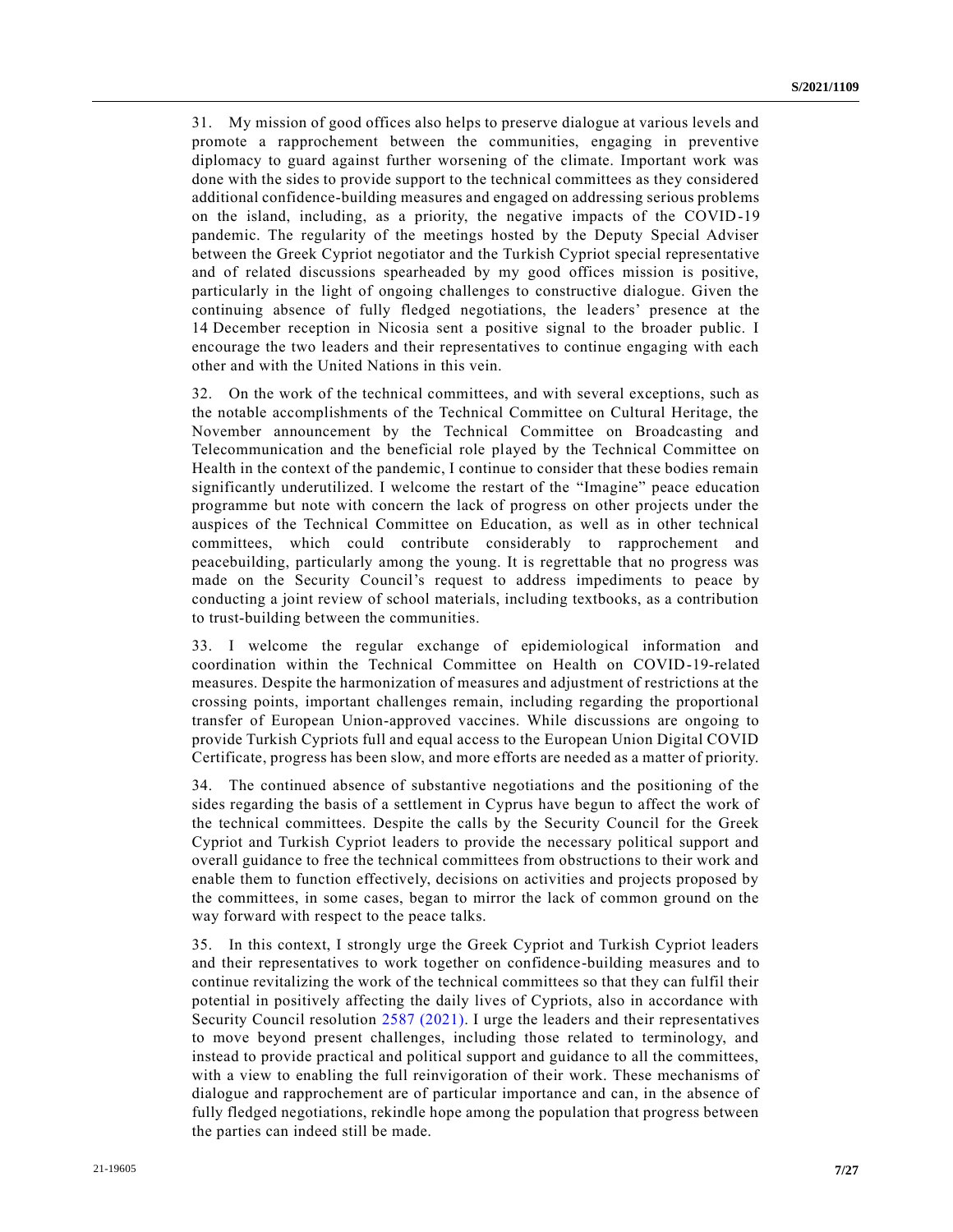36. The work carried out by my mission of good offices has helped to convey the message that laying a foundation for peace requires people, in particular youth, to interact, engage in dialogue and build trust. The idea of cooperation on sports to bring young people together and promote interaction between the two communities via sports activities, including possibly through the establishment of a technical committee on the matter, continues to be worth considering.

37. There is a risk that the deepening of disparities between the two economies may start eroding the basis for important convergences achieved in the past, hence the need for more concerted efforts to tackle the economic fallout from the pandemic and other factors, while also promoting greater economic ties and increased intra-island trade. It is important that risks associated with the two economies further drifting apart be understood and acknowledged so that appropriate mitigating measures can be devised.

38. I reiterate my concern over developments in the fenced-off area of Varosha. The position of the United Nations on Varosha remains unchanged. I recall the statements by the President of the Security Council on the matter, as well as relevant Council resolutions, notably resolutions [550 \(1984\)](https://undocs.org/en/S/RES/550(1984)) and [789 \(1992\),](https://undocs.org/en/S/RES/789(1992)) and I underscore the importance of adhering fully to those resolutions.

39. I am concerned about the rising tensions in and around Cyprus and the broader eastern Mediterranean region. I stress again that natural resources in and around Cyprus should benefit both communities and constitute a strong incentive for the parties to find a mutually acceptable and durable solution to the Cyprus problem. I urge restraint by all parties and call for serious effort to be made to defuse tensions.

40. I encourage the parties to follow international best practice on the participation of women at decision-making levels in conflict resolution and peace processes, as highlighted in consecutive Security Council resolutions since the adoption of resolution [1325 \(2000\).](https://undocs.org/en/S/RES/1325(2000)) I urge the parties to ensure the inclusion of at least 30 per cent women in any of their future delegations to talks, as well as in other bodies related to the talks, and to explore ways to ensure the effective participation of women, including at the grass-roots level, in the peace process, along with the inclusion of a gender perspective in a possible resumed negotiation process. With regard to the action plan requested by the Security Council, I commend the Technical Committee on Gender Equality for its work and urge the leaders to agree, as a matter of priority, on a joint action plan. I also urge the leaders to implement the recommendations set out in the gender-sensitive socioeconomic impact assessment to address existing barriers to the full economic participation of women, not only to benefit women today, but also to ensure that a future peace agreement will more equally benefit both men and women in Cyprus.

41. I echo the Security Council's support for greater civic engagement and trustbuilding and urge the leaders to encourage contact and cooperation more explicitly between the two communities. The leaders should aim for a more inclusive peace process, as per recent international best practice, and should involve underrepresented groups, including women, minorities, youth and persons with disabilities, in discussions pertaining to the Cyprus problem and in any resumed peace talks. I emphasize the important support role of the two United Nations missions on the ground in this regard and their mutually reinforcing activities.

42. I encourage the leaders to look to the future with pragmatism. As can be seen from the written updates annexed to the present report, the positions of the sides remain far apart. A continued lack of political progress has significant implications for all Cypriots. I call on all parties to refrain from any unhelpful actions and to actively seek solutions through dialogue. Without decisive action, continuing dynamics in and around Cyprus and electoral timelines could render future efforts to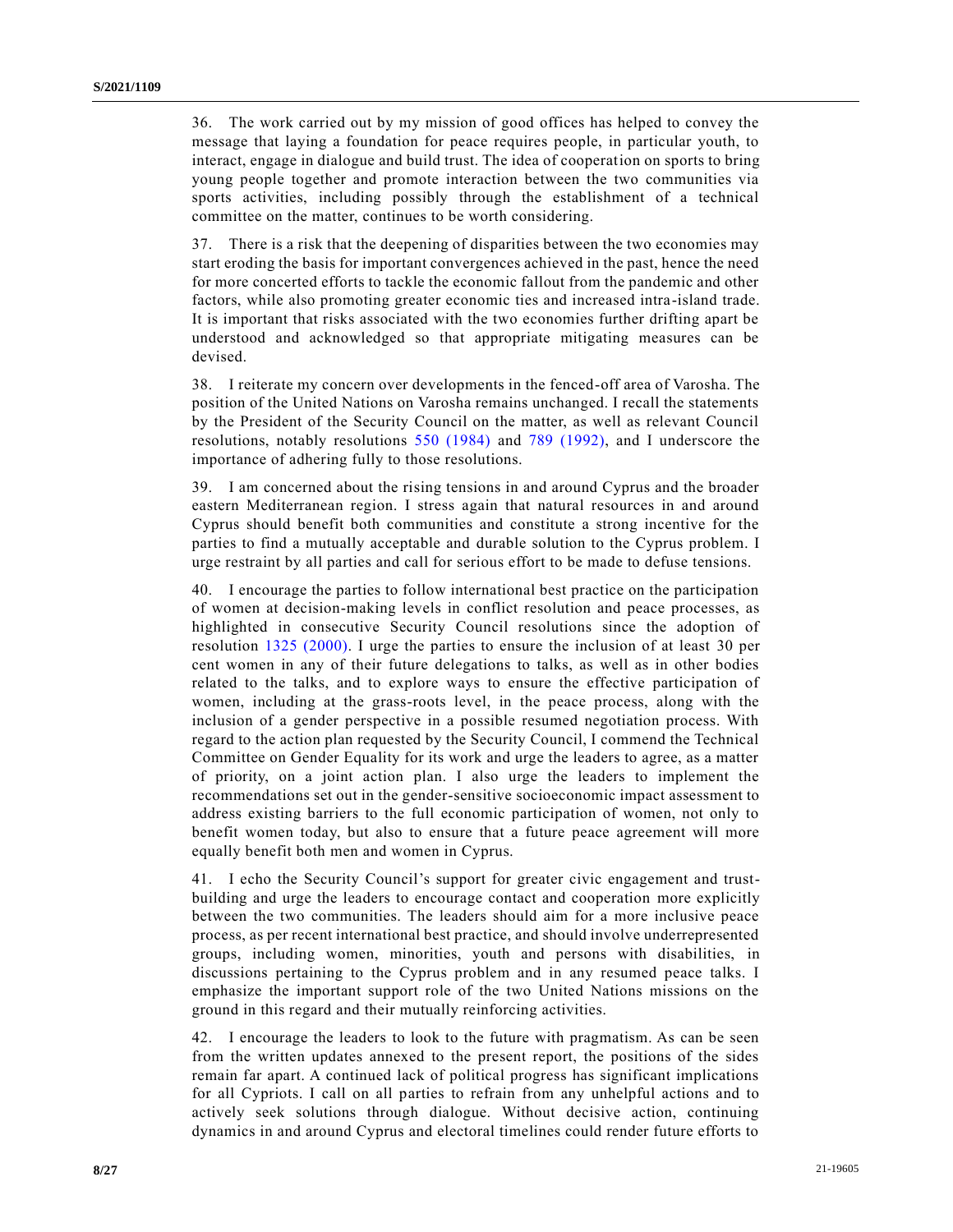reach a mutually agreeable settlement to the Cyprus issue unattainable. The parties' display of flexibility and firm political will is of paramount importance. I urge the parties to engage constructively on finding and building common ground, with a view towards a resumption of meaningful peace talks. A United Nations envoy to lead this engagement could provide critical support in this respect.

43. I would also stress the importance of all Cypriots engaging actively in shaping the future of the island and call on the guarantor powers to do their utmost to support efforts to ultimately bring the Cyprus issue to a settlement and bring peace and prosperity to all Cypriots. I would like to express my gratitude to Ms. Spehar for her dedication and commitment to discharging the responsibilities entrusted to her as my Deputy Special Adviser on Cyprus over the past five years and welcome the arrival in Cyprus of Colin Stewart, who has now taken up these duties. I also express my appreciation to Ms. Lute for conducting consultations on my behalf and to all the women and men serving in my mission of good offices in Cyprus for their continuing good work.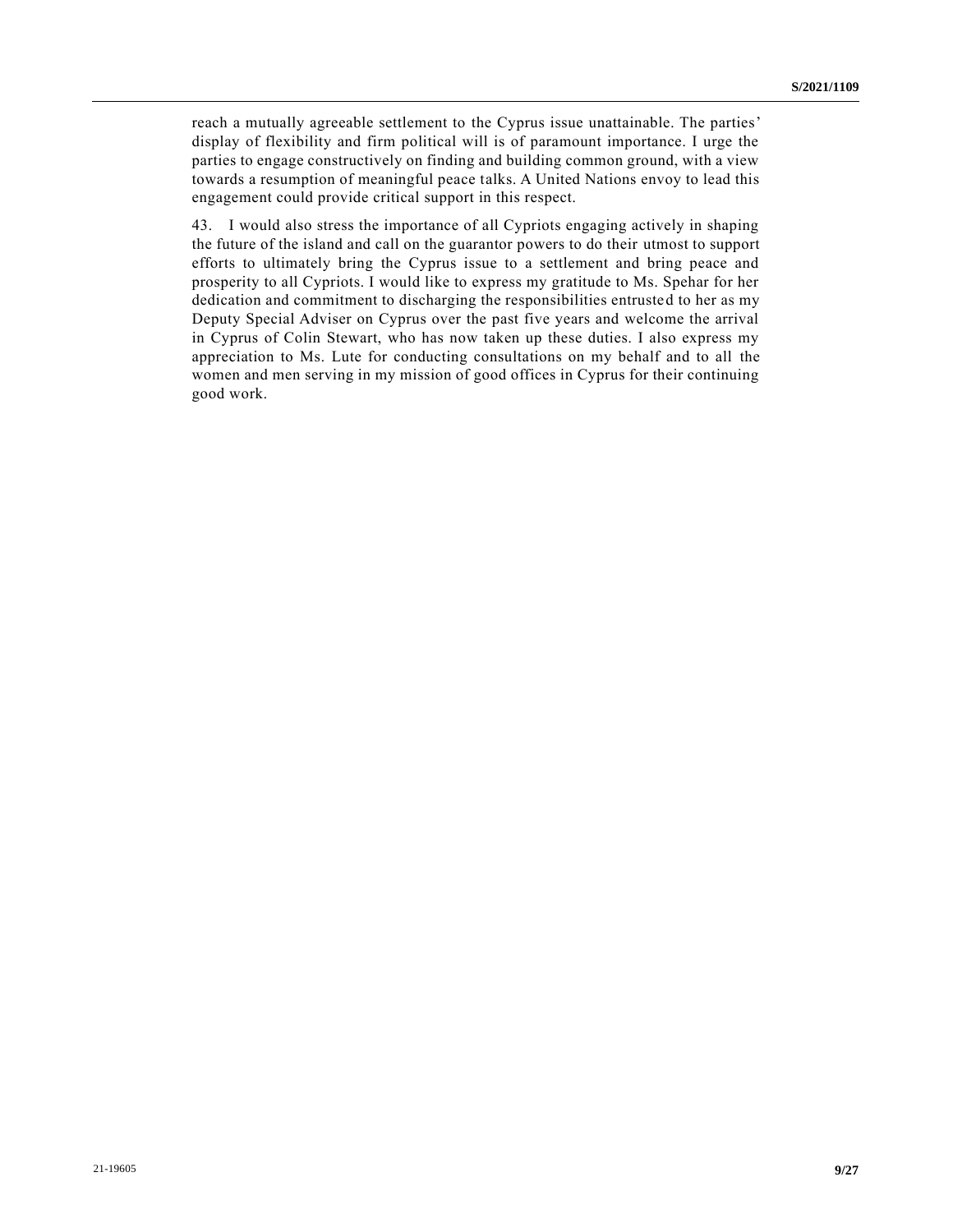## **Annex I**

# **Written update by the Greek Cypriot leader to the Good Offices Mission of the Secretary-General, pursuant to and in accordance with UNSCR [2587 \(2021\)](https://undocs.org/en/S/RES/2587(2021))**

This submission is made in response to the encouragement in UN Security Council Resolution [2587 \(2021\),](https://undocs.org/en/S/RES/2587(2021)) to *"the leaders of the two communities to provide written updates to the Good Offices Mission of the Secretary General on the actions they have taken in support of the relevant parts of this resolution since its adoption, in particular with regard to paragraphs 6 and 7 and 9, with a view to reaching a sustainable and comprehensive settlement"*.

The present update includes all developments relevant to the effort to resume the peace process in the framework of the Good Offices Mission of the UNSG, irrespective of their inter-state or inter-communal character. References to communities are without prejudice to the Republic of Cyprus as a Member State of the United Nations and references to UNFICYP are made without prejudice to the Republic of Cyprus as the host country of the Force.

# **I. Efforts to resume the peace process**

Since the inconclusive closing of the Crans Montana Conference on Cyprus in July 2017, where we came closer than even before to a strategic agreement, our efforts have concentrated on the resumption of the peace process from the point that it was left in Crans Montana.

To this direction, an agreement in principle was reached between the leaders of the two communities in August 2019 to build the resumption of the negotiations on the Joint Declaration of 11th February 2014, the prior convergences achieved and the 6-point framework presented by the UN Secretary General in Crans Montana.

This agreement was confirmed at a trilateral meeting with the UNSG the following November in Berlin, paving the way for an informal 5+1 meeting of the parties, which would eventually take place in Geneva in April 2021, under difficult circumstances, given the challenges posed by the COVID-19 pandemic but also the escalation of tension on and around Cyprus.

It is therefore extremely disappointing that the fundamental shift of the Turkish Cypriot position, with the encouragement of Ankara, from reunification of Cyprus based on a Bizonal Bicommunal Federation with political equality, to a recognition of 2 states, did not allow an agreement at Geneva to continue within the UN framework.

This was also accompanied by a rejection of the UN Secretary General's proposal at Geneva for the appointment of a Special Envoy who would try to help the two sides find common ground for resumption. Instead, the Turkish Cypriot leader put forward preconditions for participating in any negotiation that are clearly outside the existing UN framework.

At the same time, Turkey's illegal and provocative activities in the territorial sea, the continental shelf and the EEZ of Cyprus, the violations of the military status quo along the Turkish forces ceasefire line and Strovilia, as well as their illegal actions in the fenced area of Varosha, in defiance of the UN Security Council Resolutions and decisions, undermining any prospect for the resumption of negotiations, have created an extremely negative political climate.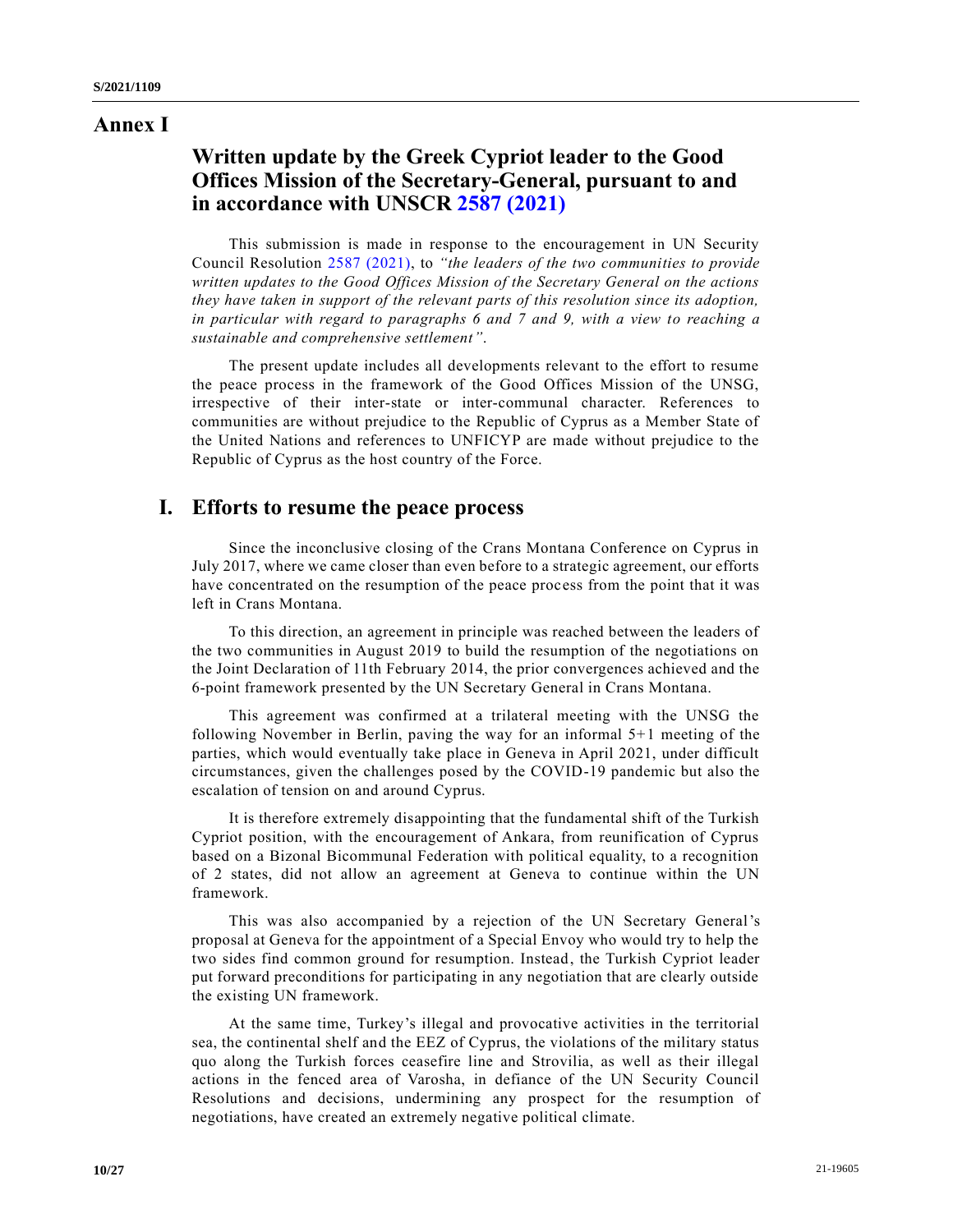This is a trend which gets extremely worrisome as Ankara does not refrain from launching at every opportunity threats for use of military force on and around Cyprus, exhibited *inter alia* through the upgrading of the illegal airport at Lefkonoiko, where now Turkish drones are stationed, in an obvious effort to create a military advantage in Cyprus and in the region, while of course increasing the risk of destabilization.

As the current situation entails grave threats for Cyprus and the region, we have at several occasions expressed our deep concern and asked for the support of the international community. While we have also expressed readiness to engage with constructive approach in any discussion that would help the resumption of the negotiations process, within the framework of the Good Offices of the UN Secretary General, as the best way to break the impasse.

Our participation at the informal trilateral meeting in New York last September was exactly in this spirit. First and foremost, by accepting unequivocally the appointment of a Special Envoy, who, through deliberations with both sides and within a specific period of 3-4 months, as the UN Secretary General had suggested in Geneva, would lead to the resumption of meaningful and substantive negotiations, within the UN framework.

Furthermore, by reminding that since the inconclusive closing of Crans Montana we have further elaborated on a number of aspects, mainly in order to respond to certain concerns expressed by the Turkish Cypriots and always within the existing framework.

In particular, we proposed the decentralization of the exercise of powers, through which the appropriate balance between the enhancement of the constituent states' essential role and the unhindered functioning of the state can be achieved. We expressed at the same time our willingness to consider the option of a parliamentary system with rotating and ceremonial head of state, acknowledging the importance of symbolism.

More recently, we extended an invitation to the Turkish Cypriots to rejoin the state institutions established by the 1960 Constitution of the Republic of Cyprus, thus fully implementing *mutatis mutandis* its relevant provisions. It goes without saying that such an invitation is not meant to be an alternative to the agreed basis of the settlement, as set out in UN Security Council Resolutions. On the contrary, it is exactly in this framework that the proposal is meant to integrate the Turkish Cypriot community into their place in the state pending the settlement, in particular if a strategic agreement is reached, and thus fully participate in the evolution of the Republic of Cyprus into a federal state.

We believe that such an arrangement could be the answer to the question of what happens in the case where negotiations produce a strategic agreement but we still have to go through a transitional period during which the detailed text of the comprehensive agreement would be agreed and put in referenda; and eventually put into effect.

This proposal could be assessed as part of the package of game-changer CBMs proposed by us last December (i.e. Tympou airport and Varosha administration to UN, Famagusta port under EU administration of Customs and Additional Protocol implemented in a non-discriminatory way by Turkey, proportional share of hydrocarbons exploitation's revenues in escrow account to the benefit of TC community, provided an agreement with Turkey on EEZ delimitation is in place).

Such bold decisions would render the move forward irreversible and in effect answer to the Turkish Cypriot demand for reassurances that they "will stand to gain from participating at the negotiations" and will not (as they prefer to frame it) "remain in limbo, in case of collapse".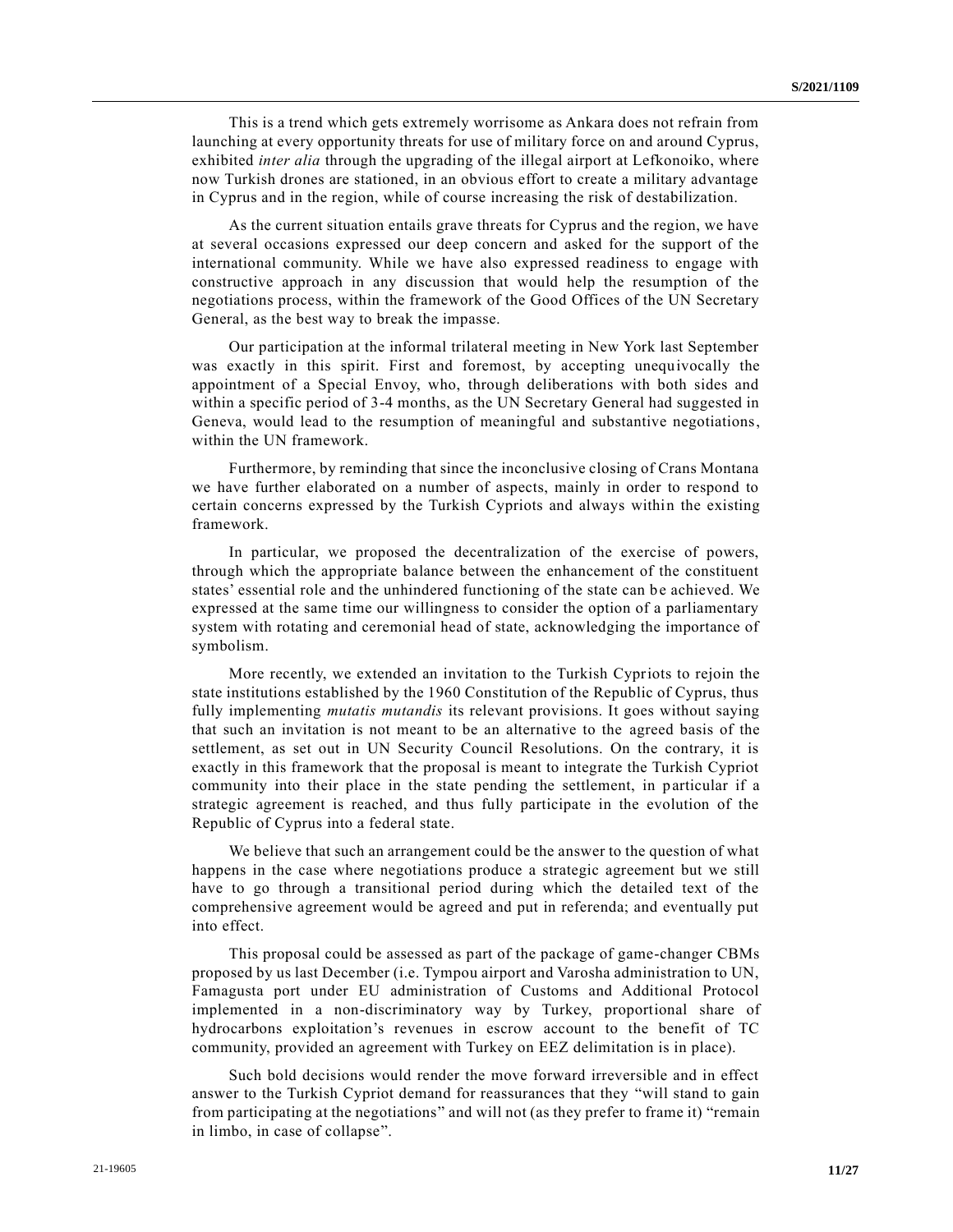For substantive negotiations to resume with realistic prospects of success though, it is imperative to create an environment conducive to constructive and in good faith negotiations. And while we are prepared to go the extra mile via Confidence Building Measures, we need on the one hand the Turkish Cypriot side and Ankara to reciprocate and on the other hand the UN to play their role with resolute and confidence.

In this regard, we see as an absolute necessity, bearing also in mind that a second informal 5+1 meeting was agreed in Geneva but has not yet materialized, the appointment of a Special Envoy, who would be ready to facilitate a serious discussion about the next step and the resumption of substantive negotiations. In our view, the above outlined ideas can contribute to meaningful and substantive negotiations, in an interdependent and parallel way (or perhaps a cross-negotiation of the six main issues included in the UN Secretary General's framework), which will address all concerns, while respecting the existing framework.

It was our belief that during the informal meeting in New York there was an understanding on the appointment by the UN Secretary General of a Special Envoy, yet this was later deconstructed during the drafting of the statement. It was unfortunate perhaps, that the statement was not issued immediately after the meeting and was left to be finalized later.

As negative this development as it might have been, it shall not deter us from maintaining the discussion and facilitated by the Good Offices finding a way to put the process back on track. Despite the enormous difficulties we are facing, we remain deeply committed to this end. Our vision of a peaceful Cyprus lies firmly within the established framework and a settlement of a bi-zonal, bi-communal federation with political equality, as set out in the relevant United Nations Security Council Resolutions.

As we strive for a meaningful and fruitful process, we need the support of the UN and the UN Security Council in particular to impress upon all parties the need to refrain from any acts that could undermine the prospects of resumption of negotiations. In view in particular of the offensive moves by Turkey in Varosha and in the EEZ, as well as the further militarization of the island with a drone base in Lefkonoiko, a naval base in Trikomo and the further expansion of the Turkish military in the Karpas peninsula. Instead, what we need from all parties is support for the UN process with the aim to establish peace, stability and prosperity in Cyprus and in our region.

## **II. Effective mechanism for direct military contacts**

Given the tension on and around Cyprus, including threats for use of military force emboldened by the upgrading of military capacity in the occupied areas, the necessity for the establishment of a mechanism for direct military contacts, between the opposing forces in Cyprus, facilitated by UNFICYP, becomes urgent.

Even more so, taking into account the continuous violations of the relevant UN Security Council Resolutions, in Varosha and the obstructions and interference on behalf of the Turkish occupation forces with UNFICYP duties, rendering the latter unable to perform its mandated tasks.

The calls by the UN Security Council to the parties involved to engage in the discussion testify to the urgent need to prevent further deterioration. In this direction, the government of the Republic of Cyprus presented a proposal already in December 2019, outlining a framework for a mechanism for direct military contacts between the opposing forces, namely the National Guard and the Turkish occupation forces, at the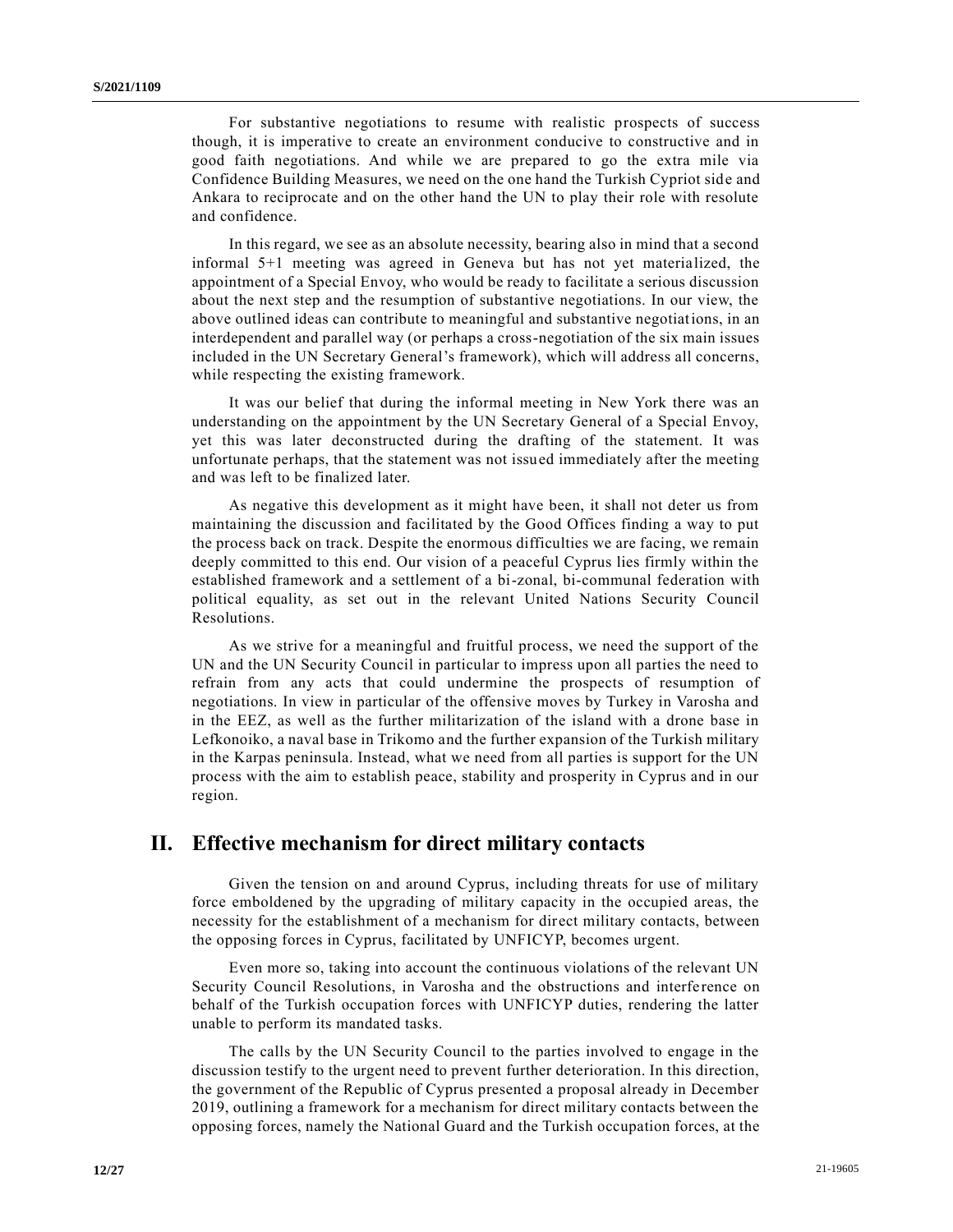level of their Commanders, facilitated by UNFICYP at respective level, in accordance with its mandate, as prescribed by the UN Security Council Resolution [186 \(1964\).](https://undocs.org/en/S/RES/186(1964))

The government of the Republic of Cyprus stands ready to engage in further discussion, while in the meantime expects a firm and decisive stance on behalf of UNFICYP that would effectively deter further provocations by the Turkish occupation army.

## **III. Committee on Missing Persons**

The work of the Committee on Missing Persons in Cyprus remains a fundamental aspect of the peace process and therefore, the support of all parties is indeed considered a *conditio sine qua non*.

In this regard, we would like to stress once more the importance of access to information from relevant archives of countries and organizations that had a military or police presence in Cyprus in 1963, 1964 and 1974, thus rendering the Committee more effective.

In particular, the Turkish military archives, especially of the period around 1974. Turkey has the obligation to exercise due diligence and provide information from its archives in good faith, to help determine the fate of missing persons in Cyprus.

Access to military archives would *inter alia* provide information regarding primary locations of burial of missing persons, as well as secondary locations given that a great number of remains were relocated, rendering the efforts of the Committee extremely difficult.

As pointed out numerous times in the past, it is indeed critical to grant access to information on these archives and obtain pertinent information to the question of the fate of missing persons, which constitutes one of the grave humanitarian challenges of the conflict.

# **IV. Technical Committees**

Since their establishment in 2008, the Technical Committees continue working under the UN auspices, in the framework of the efforts for a settlement of the Cyprus problem. Based on the set of principles agreed by the leaders on 8th of July 2006, the Technical Committees' work on issues that affect the day-to-day life of the people was envisaged as complementary to the concurrent negotiations on substantive issues, in pursuit of a comprehensive settlement.

Thus, in the absence of substantive negotiations, the Technical Committees continue their work, without of course substituting or altering the framework of the political process. The respect of the agreed *modus operandi* is of critical importance now, taking into account the Turkish Cypriot effort to impose their 2-states approach, which lies totally outside the agreed UN framework.

Restoring COVID-19 *status quo ante* at the crossing points last summer, which facilitated enhancement of inter-communal contacts, was also expected to help the Technical Committees' work. Indeed, the Technical Committee on Health, which spearheaded efforts to address the challenges posed by the COVID-19 pandemic, concluded the first phase of the project on the *identification and distribution of mosquito vectors* to address the risk for disease transmission, funded by the Support Facility under EU Regulation 389/2006 and started the implementation of its second phase.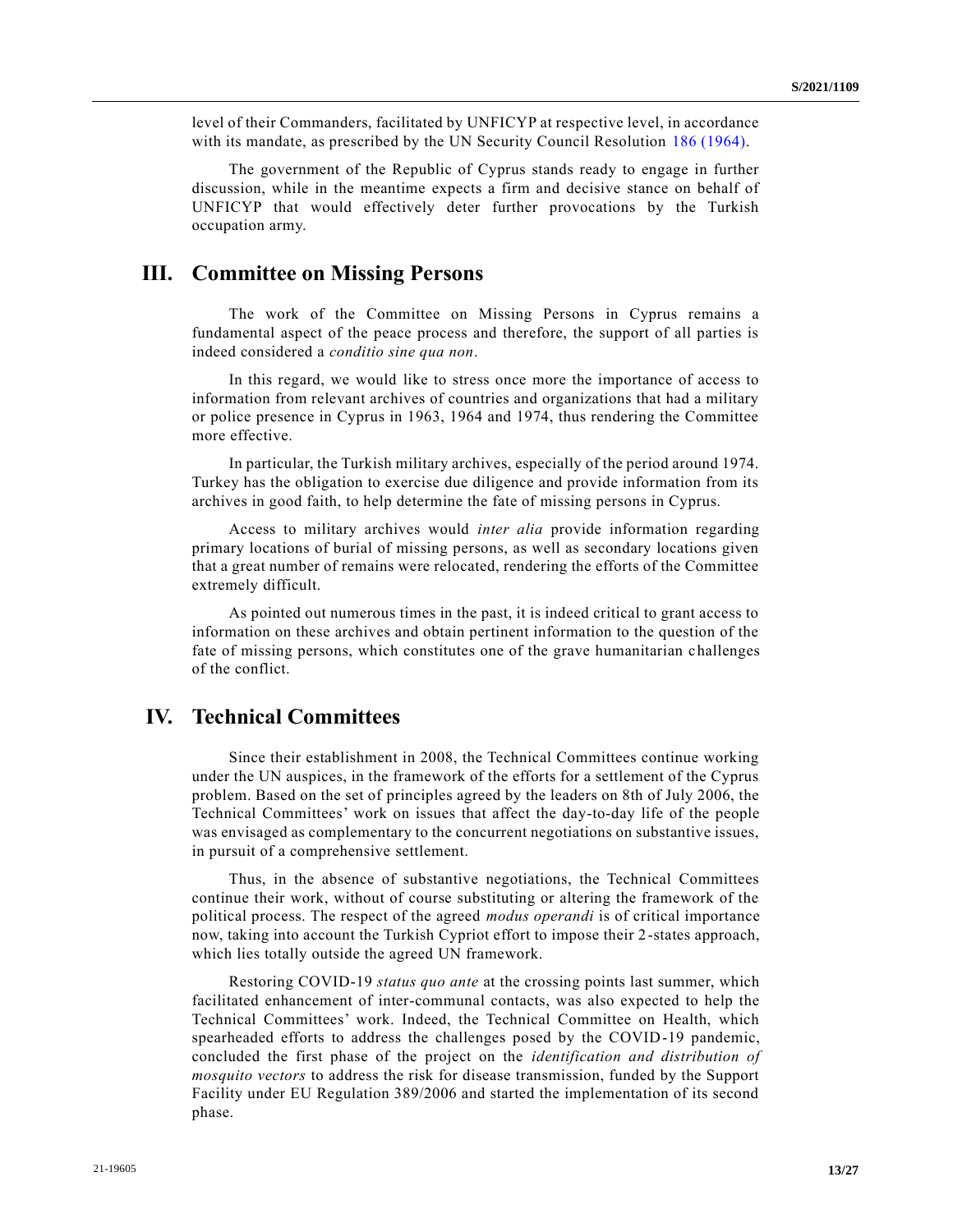Other major projects are waiting to also be finalized and/or approved in the framework of the Support Facility to the Technical Committees. In particular, the Waste Electrical and Electronic Equipment recycling proposal by the Technical Committee on Entrepreneurship and Commercial Affairs presented in June, as well as the website of the Technical Committee on Environment and the Lessons Plans by the Technical Committee on Education, the finalization of which has been delayed by a discussion on aspects mostly related to the Facility's framework rather than the proposals themselves.

Beyond the framework of the Facility, it is a positive sign that all Technical Committees had either virtual, hybrid or physical meetings during the reporting period, despite the adverse circumstances due to the pandemic. There wer e also few events organized by the Technical Committees. Notably, The Technical Committee on Environment organized well-attended field-trips of experts on sites of environmental interest, focusing on the thematic area of biodiversity and nature protection. Whereas the Technical Committee on Crisis Management organized a seminar on wildfires in early summer and a seminar on floods in autumn for experts from both communities to exchange information and valuable experience.

The Technical Committee on Education also held the launch event of the bicommunal "Imagine" project in early November, while in collaboration and synergy with the Technical Committee on Crime and Criminal Matters, works on the *Prevalence, Correlates and prevention of conventional bullying in schools and cyberbullying* project, consisted of research to collect systematic data on stereotypes, prejudice and other factors of bullying.

Under the auspices of the Technical Committee on Crime and Criminal Matters, the Joint Contacts Room, has systematically been facilitating exchange of information regarding crimes. As an established and trusted channel for exchange of sensitive information, JCR is an extremely useful tool in our efforts to address certain challenges arising from the *status quo* that are related to crime, as well as relevant aspects of more complicated issues, like the multifaceted phenomenon of irregular migration. On the latter, a preliminary discussion has already taken place with the synergy of a number of relevant Technical Committees (i.e. Crime and Criminal Affairs, Humanitarian Affairs, Gender Equality) and the contribution of experts, in order to identify sectoral challenges of criminal as well as of humanitarian nature.

The Technical Committee on Gender Equality also worked on an Action Plan including Recommendations to increase women's full, equal and meaningful participation in peace talks and to provide direct support and encouragement to civil society organizations to enhance inter communal contact and trust-building, as requested by the UN Security Council in its Resolution [2587 \(2021\).](https://undocs.org/en/S/RES/2587(2021)) Although the Action Plan was not finalized due to the difficulty to converge on agreed language (i.e. the language of the Resolution) regarding the settlement process *per se*, the draft Recommendations have been incorporated in separate submissions of the leaders on the 15th December 2021, in response to the respective request of the UN Security Council.

The Technical Committee on Telecommunications confirmed an understanding initially reached in 2019 with mutual reassurances that would allow the clearance of the 700MHz frequency band from analogue transmissions and the unhindered rollout of 5G services.

Last but not least, the Technical Committee on Cultural Heritage has maintained its impressive volume of work, which was acknowledged and celebrated through the 2021 European Heritage Awards / Europa Nostra Awards. In particular, the Technical Committee was 2021 Grand Prix Winner and a Laureate in the Category "Dedicated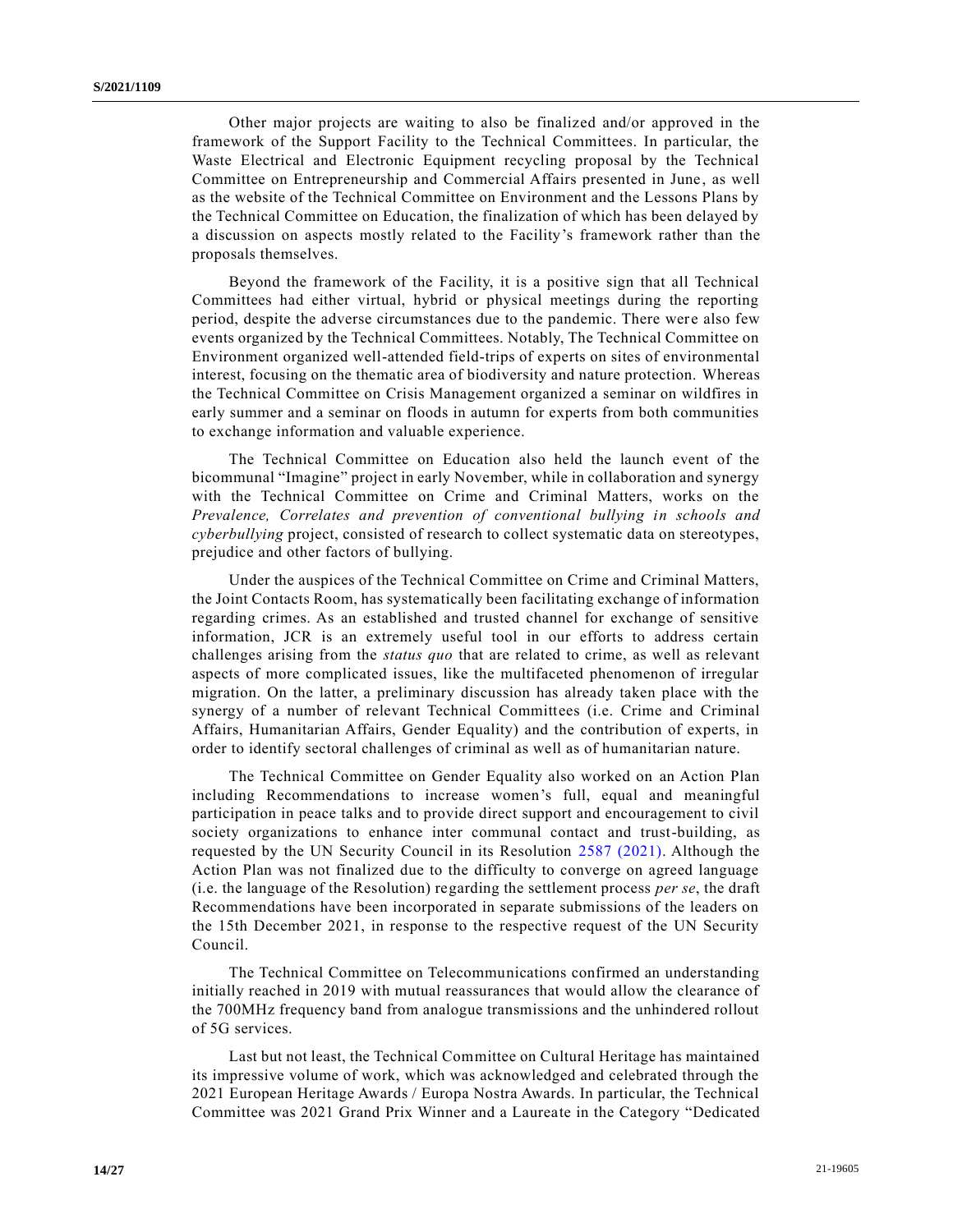Service to Heritage", a distinction among 24 winning achievements in the field from 18 European countries that will hopefully pave the way for further achievements.

We will of course keep supporting and encouraging the Technical Committees to use all tools available, especially the Support Facility funded by the EU in the framework of the Regulation 389/2006, in order to continue and enhance their work, as an invaluable contribution in creating a more positive political environment, in the framework of their mandates and their complementary role to the substantial negotiations in the context of the settlement process.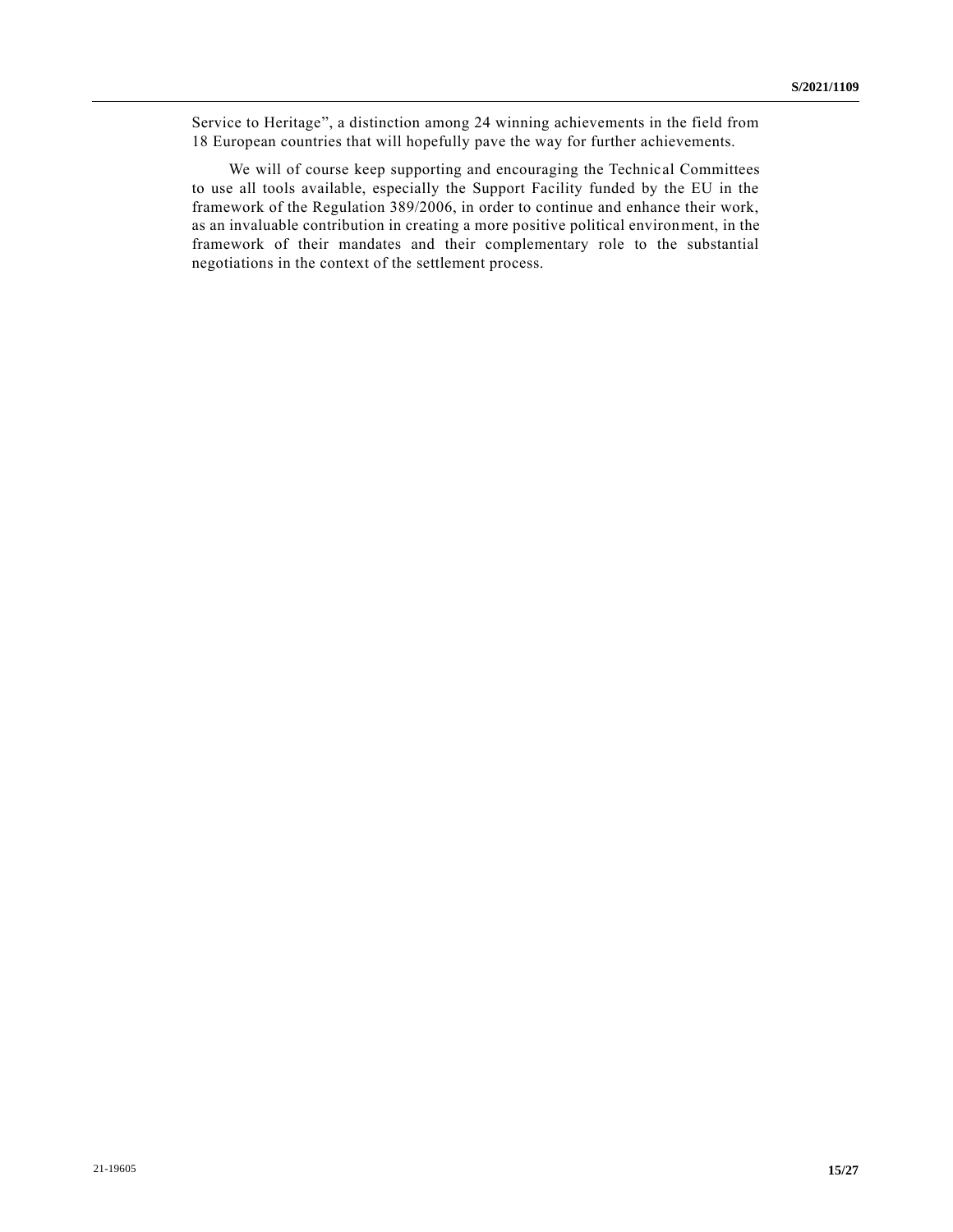## **Annex II**

**Actions taken by the Turkish Cypriot Side in support of the relevant parts of Security Council Resolution [2587 \(2021\)](https://undocs.org/en/S/RES/2587(2021)) adopted on 29 July 2021**

# **I. Actions Taken in Support of Reaching a Sustainable and Comprehensive Settlement**

### **Our new vision: realistic basis for the island of Cyprus**

I am strongly committed to the new Turkish Cypriot vision for a sustainable settlement in Cyprus, which I began to put forward when I was serving as the Prime Minister of the Turkish Republic of Northern Cyprus (TRNC). Since my election as the fifth President of the TRNC, I have been sharing my new vision, which is a solution based on the inherent sovereign equality and the equal international status of the two existing States on the island. The establishment of a cooperative relationship between the two on this basis is a requirement of the indisputable principle of "equality" and would provide mutual benefits for the two Peoples on the island while contributing to the much-needed security, stability and cooperation in the Eastern Mediterranean.

Drawing from the lessons learnt from half a century of failed and exhausted UN-led negotiations, it is imperative that an equilibrium is established between the Turkish Cypriot Side and the Greek Cypriot Side, not only at the negotiating table, but, most importantly, outside.

The necessity of leveling the playing field for a successful outcome has become more apparent from the statement of Mr Nicos Anastasiades, the Greek Cypriot leader, delivered in September at the 76th Session of the United Nations General Assembly in New York. In delivering his rather hostile and provocative statement at a platform where Turkish Cypriots could not voice their views, the Greek Cypriot leader openly admitted his vision of Greek Cypriot superiority over the Turkish Cypriot People by presenting the 100% Greek Cypriot state as the master of the island, whilst conveniently putting a glossy cover over the usurpation of the 1960 bi-communal partnership Republic of Cyprus and the repeated refusal of the Greek Cypriot side to share power and prosperity with the Turkish Cypriot side, their sovereign equal. It is this obsession of having superiority that has obstructed an equality-based settlement on the island for decades, which remains to be the first issue that needs to be addressed.

The 1960 partnership Republic of Cyprus is not the "Republic" that Mr Anastasiades purports to represent. That State, which was destroyed by the Greek Cypriot side, lasted for 3 years only. What exists today on the international arena instead is a hijacked state, composed of Greek Cypriots only, devoid of its constitutional set-up, where almost half of the Articles of its Constitution have been suspended under the guise of the "doctrine of necessity". It is undisputed that what is presented as the "Republic of Cyprus" is a Greek Cypriot state with jurisdiction, authority and sovereignty that ends at the crossing points to the Turkish Republic of Northern Cyprus.

While one side maintains its intransigent stance based on a claim that it is the sole legitimate authority that represents the entire island of Cyprus, unjust isolation has been imposed on the Turkish Cypriot Side that continues to be treated as a subject 'community' of the "one hundred per cent" Greek Cypriot state. The Turkish Cypriots are not a subject 'community', but a People that has been forced into establishing its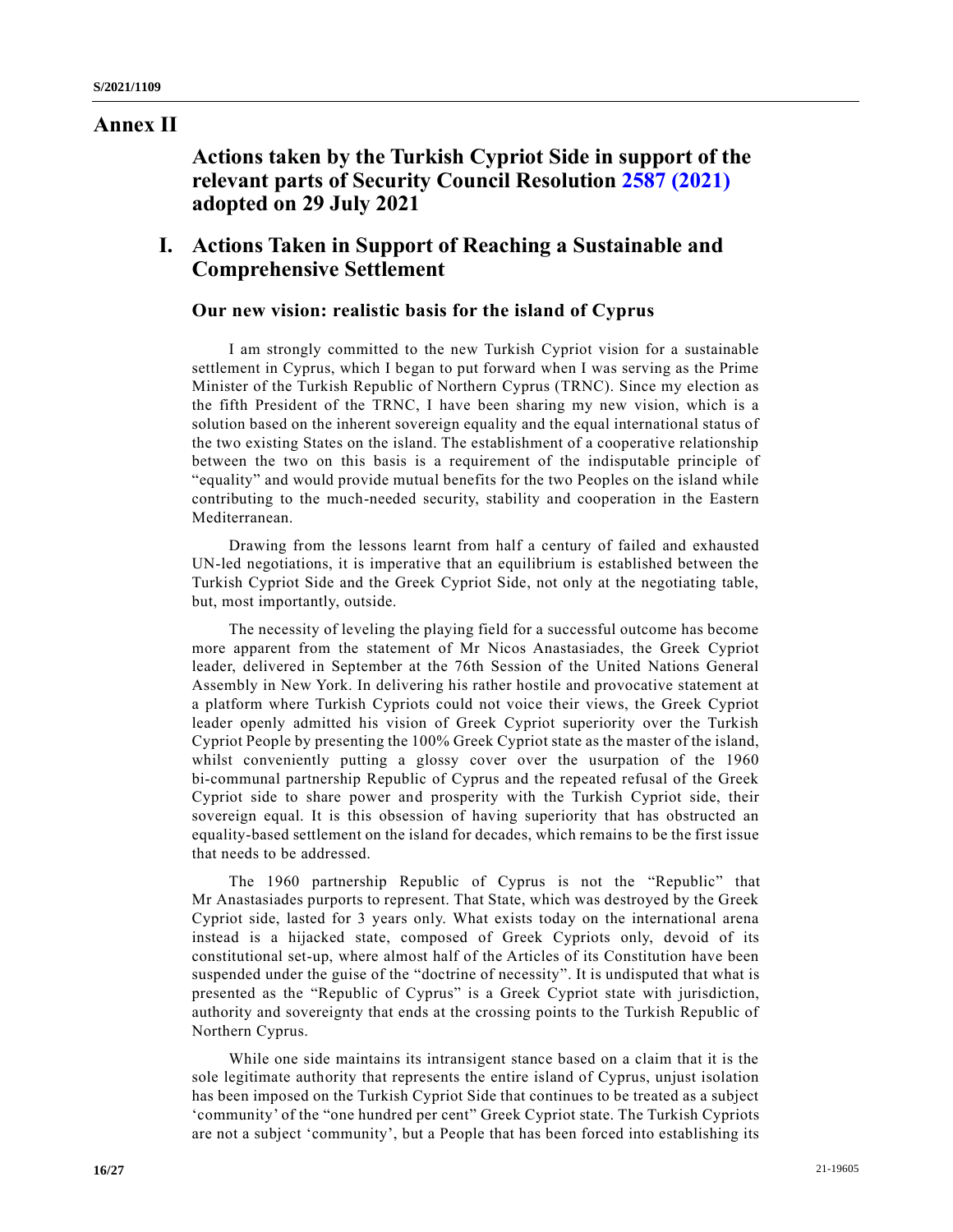own state because of the usurpation of the partnership state it established with the Greek Cypriot partner in 1960 and because of the reluctance of the Greek Cypriots to share power and prosperity with Turkish Cypriots. As such the Turkish Cypriot State is at least as sovereign as that of the Greek Cypriots'.

As their President, I represent the State that the Turkish Cypriot People have established after undergoing many years of atrocities, threat of extermination through genocide, exclusion and being left without a status for years. TRNC, with its own fully-functioning, democratically-elected Government, Parliament and Judiciary, possesses all attributes of a modern State. Despite the unjust isolation it has been under, even in the fields of sports and culture, TRNC, with her young and educated population, continues to prosper.

Factual and legal realities clearly show that it is the inherent equality of the Turkish Cypriot Side and the Greek Cypriot Side that entitles each to enjoy the same rights and status, both internally and externally. Since the Greek Cypriot polity is claiming full sovereignty, equality and the needed political equilibrium on the island necessitates that any relationship between the two Sides should be based on their sovereign equality and equal international status.

My People deserve to live in peace and harmony as would any other distinct People. On the island, the Turkish Cypriot People want to establish good neighbourly relations and to cooperate with their Greek Cypriot counterparts. While doing so, my People want to preserve and protect their existence, distinct identity, equality and sovereignty.

In full respect to the will of my People, my vision is to work towards a cooperative relationship with the Greek Cypriot side based on inherent sovereign equality and equal international status. At a time when bi-zonal, bi-communal federation as a basis for a solution has been exhausted, I will continue my engagement with the UN to explore whether or not common ground exists before formal negotiations can start. At the same time, I remain committed to establishing institutional cooperation with our Greek Cypriot counterparts.

This commitment does not entail engaging in negotiations for the sake of negotiations. Open-ended negotiations that lasted for decades on the same, repeatedly failed basis without an outcome resulted in the continuation of the suffering of the Turkish Cypriot People under isolation, while further bolstering the Greek Cypriot Side's intransigent stance.

I met with the UN Secretary-General, Mr António Guterres, on 25 June 2021 at the UN Office in Brussels. The fact that the meeting was held on the same day as his meeting with the Greek Cypriot Leader was an important sign that the UNSG will continue to respect equality, and maintain a fair and balanced approach in the way he has done during the 5+UN informal meeting in Geneva. During the meeting, I told the UNSG that I remain committed to continuing our discussions aimed at exploring whether common ground exists between the two Sides that would enable the start of new formal negotiations for a fair and sustainable settlement in Cyprus. To that end, I expressed my readiness to rise to the challenge to square the circle, and to spend all the effort necessary to solve the Cyprus issue that has been occupying the UN agenda since 1963.

At that meeting, I reiterated the six-point proposal I tabled in Geneva outlining the new vision, fully supported by Turkey that will break the deadlock in the decadeslong failed negotiations. Furthermore, I expressed my determination to engage in negotiations on a new basis with a view to establishing a cooperative relationship between the two existing States, upon the formal acknowledgement of our inherent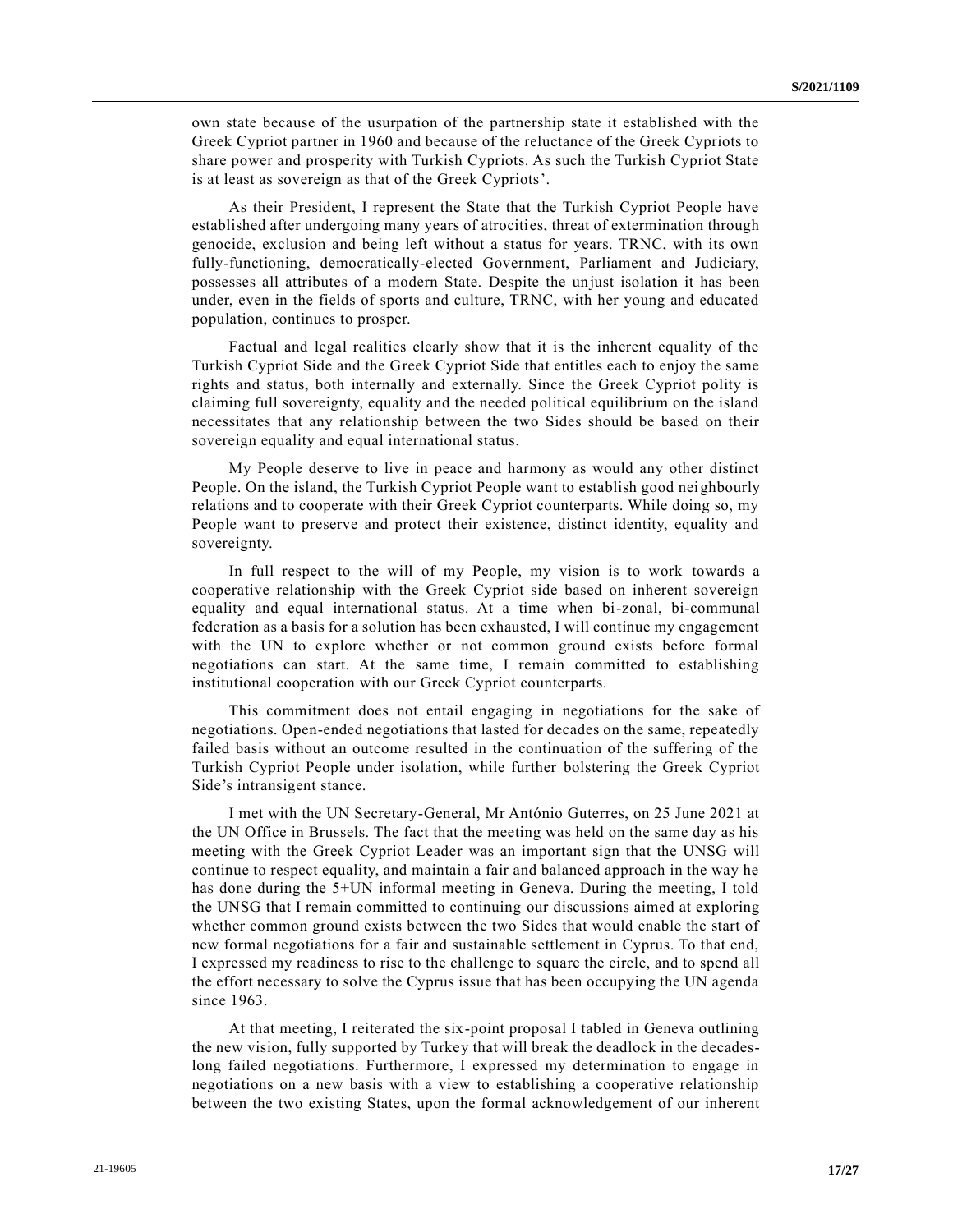equal rights with the Greek Cypriot side, securing the sovereign equality and equal international status of the two Sides.

I also shared with the UNSG my conviction that in the Cyprus context, past experiences have shown that negotiations do not yield results unless equilibrium is established between the two Sides, and when equality is only recognized at the negotiating table. Also, I confirmed that negotiation on the old failed asymmetric basis in Cyprus has long been exhausted and it is now clear that this model cannot yield a sustainable result.

Following the acknowledgment and securing of our sovereign equality and equal international status, I shared my commitment with the UNSG that I am ready to engage in formal negotiations that will focus on substance, including the future relationship between the two independent States, property, security and border adjustment, as well as relations with the EU.

Moreover, I noted that the Greek Cypriot stance against the acknowledgment of the equal inherent rights of the Turkish Cypriot Side serves to block the initiation of formal negotiations and called upon the UNSG for his intervention in this issue. I also underlined the importance of the work of the Technical Committees as a bottom-up track 2 process and shared my commitment to initiate new concrete proposals to contribute to the daily lives of people from both Sides. I reiterated to the UNSG the four principles my Special Representative, together with the Greek Cypriot Negotiator, agreed before proposing a measure as confidence-building measures as part of the bottom-up process to be

- (a) mutually agreed;
- (b) mutually beneficial;
- (c) respecting the equality of the two Sides; and

(d) not involving or implying the extension of one side's authority over the other.

While I expressed satisfaction about some positive results (for example, in making all the crossing points operational as they were in the pre-COVID-19 period), I said I was ready to continue to take up additional tangible, practical confidencebuilding measures in line with the bottom up approach the UNSG has proposed in Geneva.

At the same time, I expressed concern about the proposals advanced by the Greek Cypriot Leader in Geneva, as they violated the agreed principles for CBMs, were top down, and required addressing issues related to substance that can only be tackled as part of formal negotiations. Therefore, any proposal to be considered as a confidence building measure should be prepared in full respect to the four principles that the Sides agreed under the auspices of the UN.

Concerning UNFICYP, I reiterated to the UNSG the indispensable principle of peacekeeping operations which requires the consent and approval of the conflicting parties. In the absence of the consent of both Sides in Cyprus, UNFICYP "risks becoming a party to the conflict", as stated in the United Nations Peacekeeping Operations Principles and Guidelines. Also, respect to the equality of the two Sides necessitates that UNFICYP works with the Turkish Cypriot Side and formalizes the modalities of its operations in the TRNC. This could be done in the form of a Status of Forces Agreement (SOFA) or through another mutually acceptable format.

Another major development in the reporting period has been the opening of the pilot area in the closed part of Maraş (Varosha). On 20 July 2021, the 47-year old military status of a section of the closed part of Maraş was modified. As a result of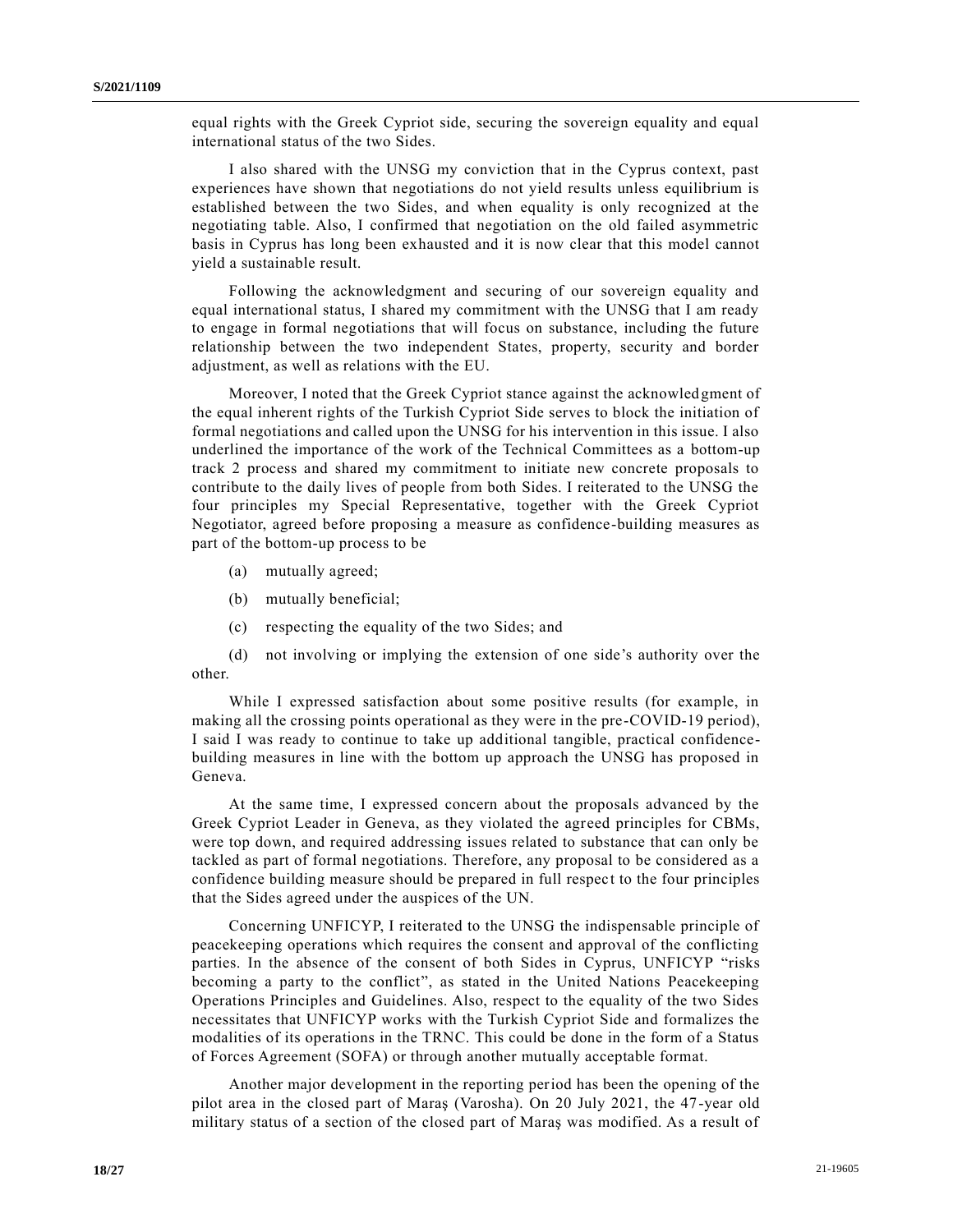this change, access to the properties by the former inhabitants in what has been turned into a civilian area by the decision of the TRNC Council of Ministers, is made possible, through the Immovable Property Commission, that is recognized as an effective domestic remedy by the European Court of Human Rights. The Immovable Property Commission can now grant all three remedies in this area, namely restitution and/or compensation and/or exchange.

Our opening of Maraş, which remained a symbol of the status quo, has become a sign of change in Cyprus. With this move, the closed part of Maraş, located in the Famagusta region, is gradually being incorporated into civilian life, in full respect to the rights of its former inhabitants.

During this period, I had another bilateral meeting with the UNSG in the margins of the UN General Assembly in New York on 25 September 2021. At this meeting, I shared the underlying reasons of the current impasse at the political level. I reminded the UNSG that the Greek Cypriot Side rejected all UN-initiated settlement plans, while refusing to recognize the sovereign equality and equal international status of the Turkish Cypriot Side on a par with their own sovereignty claims and international status. It is clear that the Greek Cypriot leadership's only aim is to maintain its usurped status claiming to be the sole owner of the island by managing the status quo and using the failed negotiating process to this end.

I called upon the UN and the international community to establish the needed equilibrium on the island by empowering the Turkish Cypriot Side in order to prepare the ground for a sustainable political settlement.

As a first step, I explained to the UNSG that this necessitates the lifting of the inhuman and unjustified economic, social and sporting restrictions imposed on the Turkish Cypriot Side.

Secondly, I told UNSG that since the top-down political settlement process is at an impasse, the ongoing bottom-up process aimed at bettering the daily lives of Turkish Cypriots and Greek Cypriots needed to be enhanced and made more effective. This bottom-up process is currently continuing through the Technical Committees. This process is reinforced by the active engagement of the Turkish Cypriot Special Representative and the Greek Cypriot Negotiator, through a mechanism created by the former SRSG Elizabeth Spehar, which enables the sides to discuss and agree a number of non-political confidence building measures that help build confidence and contribute to the daily lives of people from both Sides.

There are three key requirements that need to be in place to enhance the work of the Technical Committees and make them more effective, that is

- the four principles agreed by the Special Representative and the Negotiator on confidence building measures have to be respected,
- revision of the composition of the 12 Technical Committees to include people with authority from both Sides so that they can secure prompt and substantive decisions from their authorities on issues addressed by the Technical Committees, and
- the support of the political leaderships to the work of the Technical Committees has to be secured.

As I explained to the UNSG in New York, while the political settlement process, the work of the Technical Committees and any CBMs are all interlinked, the difficulties at the political level should not obstruct dialogue and meaningful cooperation channels which aim at addressing issues faced by people from the two Sides in their interaction. Moreover, the maintenance of this channel and its enhancement could contribute to the preparation of the ground for a new formal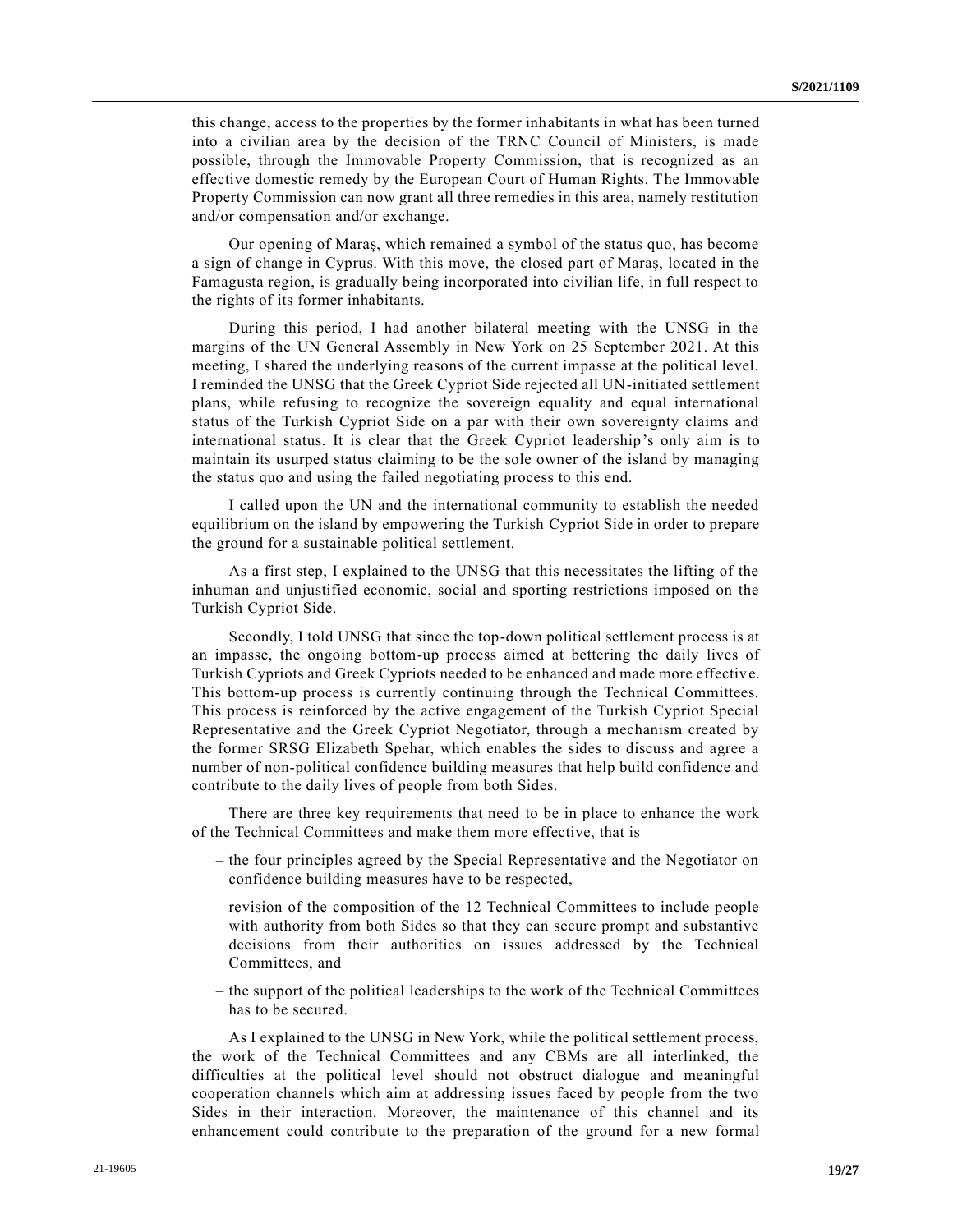negotiation process to start, together with the creation of a culture of cooperation between the two sides. I concluded my meeting with the UNSG by asking for his contribution to support this channel if the bottom up process is to serve the purposes of confidence building and the preparation of the ground for a sovereign equality based comprehensive settlement.

Despite the negative atmosphere created by the extremely disappointing speech of my counterpart at the UN General Assembly, I participated in good faith in the tripartite lunch the UNSG hosted in New York on 27 September 2021. I took this opportunity to reiterate my vision and to encourage the establishment of institutional cooperation between the two sides aiming at the creation of confidence-building and the further development of the work of the Technical Committees for the preparation of the ground.

During the lunch, in order to carry out the efforts to explore whether or not common ground exists, there was an agreement with the UNSG's suggestion to appoint a Personal Envoy, who would continue this exercise between the two sides and the representatives of the three Guarantor Powers. I emphasized at this meeting the pressing need to foster "out of the box" thinking instead of tried and failed ideas and processes. The agreement on the appointment of a Personal Envoy was also reflected in the draft press statement the UNSG shared with the parties after the informal tripartite lunch. Nevertheless, the Greek Cypriot Leader subsequently retracted from this agreement, leading to delays in the appointment of a Personal Envoy to this day.

# **II. Actions Taken in Support of Confidence Building as well as Promoting Contacts and Reconciliation**

### **Confidence Building issues and measures**

I consider that the work of the Technical Committees provides a powerful tool for cooperation by creating an atmosphere of reconciliation, co-existence and confidence between the two Sides on the island. We, as the Turkish Cypriot Side, firmly believe that the enhancement of a genuine working relationship between the two Sides contributes to the improvement of the daily lives of the Turkish Cypriot People and the Greek Cypriot People while supporting the building up of confidence and the development of a culture of cooperation.

As you are well aware, a new mechanism has been established by the then UN Special Representative Elizabeth Spehar last February, and a forum was created to tackle the challenges, requests and proposals introduced by the two Sides in order to ease the lives of both Turkish Cypriots and Greek Cypriots. Within the framework of this forum, the Turkish Cypriot Special Representative M. Ergün Olgun, and the Greek Cypriot Negotiator Andreas Mavroyiannis hold regular weekly meetings with the facilitation of the UN Special Representative. The Turkish Cypriot Coordinator and the Greek Cypriot Coordinator of the Technical Committees also hold their separate weekly meetings to prepare the ground for the meetings of the Special Representative and the Negotiator under UN auspices. This mechanism works on the basis of a win-win approach on issues of mutual interest to both parties. The weekly meetings also contribute to the work of the 12 Technical Committees as the necessary political decisions are taken in that format, paving the way for the Committees to discuss the technical aspects and modalities in relation to implementation.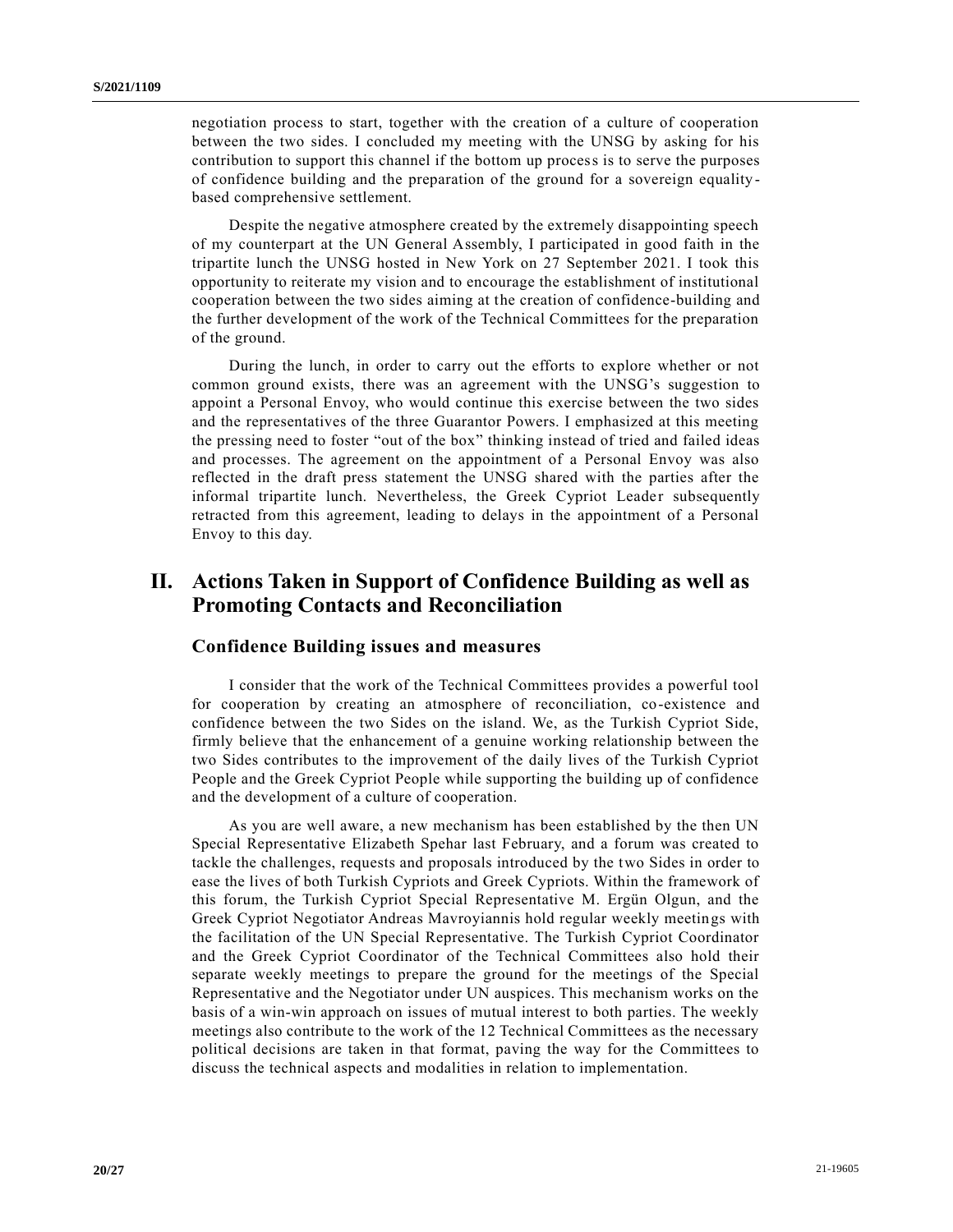#### **1. Technical Committees**

**The Technical Committee on Health** has continued to address the everchanging challenges posed by the COVID-19 pandemic. This work included cooperation in the fight against COVID-19, promptly exchanging epidemiological information, addressing urgent requests concerning medical emergencies, facilitating the delivery of vaccines and the synchronization of the two sides' respective COVID-19 measures concerning crossings.

At the same time, the Technical Committee on Health managed to finalize the first phase of the project on the identification and distribution of mosquito vectors to address the risk for disease transmission, through public awareness and exchange of views and information on necessary measures to protect public health. The Technical Committee on Health also issued a flyer and a video recording of the first phase of the project. They are currently implementing the second phase of this important project.

The Turkish Cypriot Side proposed synchronization of vaccination certificates, which includes COVID-19 vaccination information and test details, that are issued by the Turkish Cypriot Side, Ada Pass, and a similar pass issued by the Greek Cypriot Side, Safe Pass, with a view to expediting the procedures applicable at the crossing points.

The most challenging issue, which also adversely affects the freedom of movement of the Turkish Cypriot People, is not being able to register their already administered and approved vaccinations to obtain the required vaccination certificates for travel purposes. This issue remains on the agenda of the Technical Committee on Health as the two Sides have not yet found a practical solution to this very important humanitarian issue.

**The Technical Committee on Cultural Heritage** has continued to hold its regular weekly meetings and to implement its projects successfully to ensure the protection of cultural heritage monuments on both Sides of the island for the future generations to come. During this period, the Technical Committee on Cultural Heritage completed its conservation work at the Salamis Archaeological site and at the Zuhuri Mosque, and started conservation work at the Ottoman-era Tuzla Hamam and the Orunda Mosque. Additionally, preparations for the projects of 10 mosques in South Cyprus and 10 churches and other various monuments in the North are either completed or ongoing.

In addition to being awarded the European Heritage Award/Europa Nostra Award in the category of dedicated service to heritage, the Technical Committee on Cultural Heritage also received the Grand Prix Laureate in the category for "Dedicated Service to Heritage by Organizations and Individuals".

**The Technical Committee on Environment** is finalizing the website designed to bring experts from both Sides to exchange views and experiences on environmental issues. In this reporting period, the Technical Committee on Environment org anized two field visits starting from the South and then moved to the North. Also, the Committee discussed ways of cooperation to tackle the threats arising from climate change and to form a joint action plan to address this common problem. The Technical Committee has been tasked by the Special Representative and the Negotiator to work on the UN's 17 Sustainable Development Goals and to identify those goals that can be pursued, and, if necessary, adapted to the island of Cyprus.

**The Technical Committee on Education** has re-launched the "Imagine" project and resumed training activities for this year which had been stalled due to the pandemic. The Technical Committee continued its work on the Pilot Project on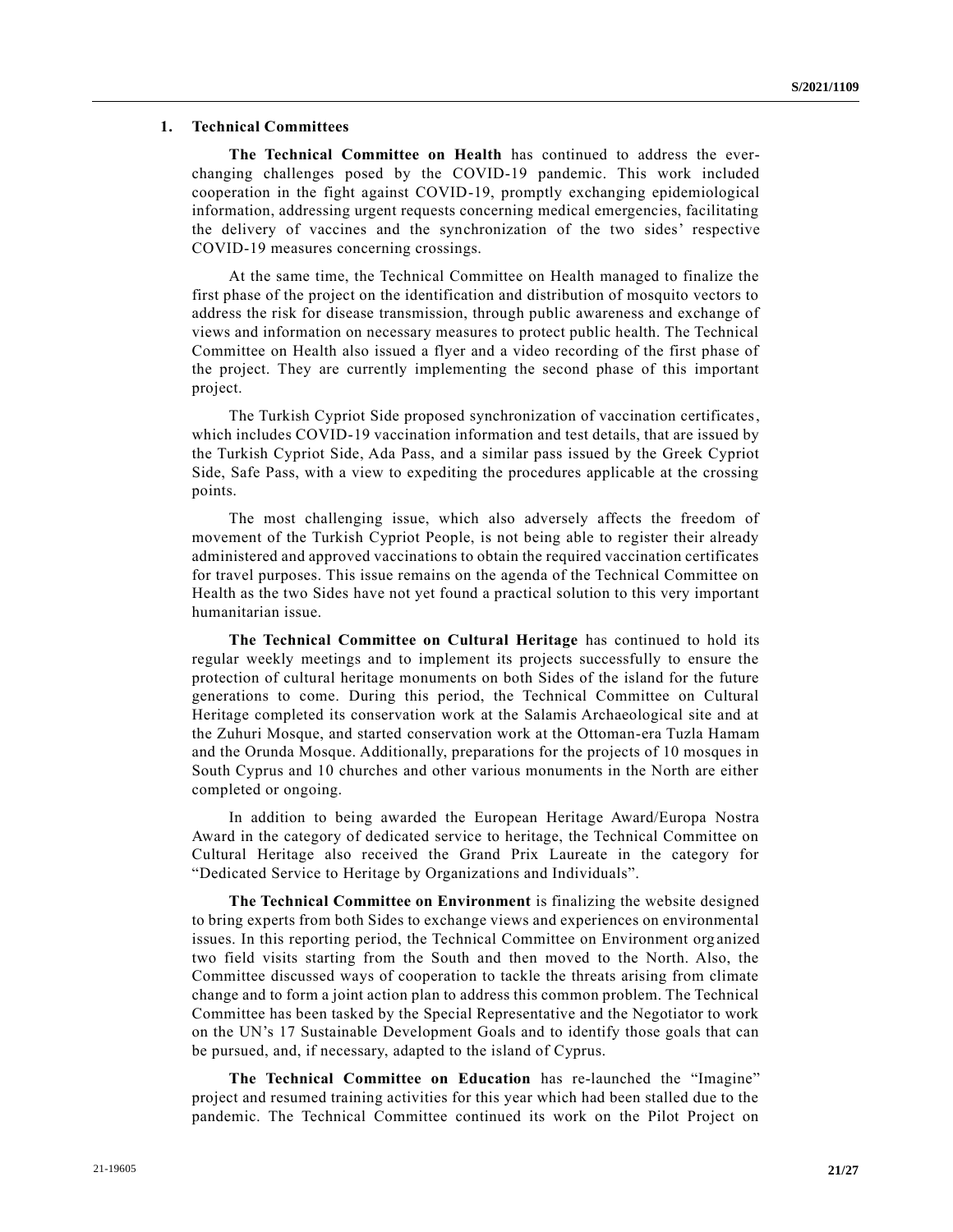Educational Materials which will be finalized following official approvals from the relevant Departments.

The Technical Committee on Education, in collaboration with the Technical Committee on Crime and Criminal Matters, prepared a joint project, entitled "Prevalence, Correlates, and Prevention of Conventional Bullying in Schools and Cyberbullying", which is pending final approval from the two Sides. Furthermore, preparations for the implementation of this project, which aims at collecting systematic data on stereotypes, prejudice and other factors of bullying are continuing. Work on identifying risks and protective factors and using this information in training for teachers is also continuing.

**The Technical Committee on Crime and Criminal Matters** has continued to actively carry out its daily duties in the Joint Communications Room (JCR) located in the Buffer Zone. The official personnel from the respective Police Departments assigned to the JCR have continued to exchange information on various issues related to crime and effectively processed applications coming from each Side. In this reporting period, as the Turkish Cypriot Side, we handed over 2 suspected criminals to the Greek Cypriot Side through JCR. The Committee also continued its collaboration with other Technical Committees on projects under its mandate. During this period, due to the rising number of criminality in the village of Pile/Pyla, UN proposed a JCR-like mechanism to be formed at this village. As the Turkish Cypriot Side, upon consultation with our security departments, we proposed to form a new JCR or a branch of JCR located in Lefkoşa/Nicosia, with the same modalities and mandate. We also proposed this new JCR to be placed at the UN post in the village. We are expecting the positive response of the Greek Cypriot Side to proceed with this new arrangement as soon as possible.

**The Technical Committee on Economy and Commercial Matters** actively continues to engage with their Greek Cypriot counterparts to tackle the negative impact of the pandemic on the economies of the two Sides. The Committee is also tasked to work on further economic cooperation for the post-pandemic period.

It is a known fact that trade across the Green Line is yet to reach the desired level. One of the main impediments is the absence of financial transactions between the banking systems of the two Sides, The Committee is looking into ways of overcoming this problem.

As the Turkish Cypriot Side we also proposed to solve long-standing issues, such as the crossing of Turkish Cypriot registered commercial vehicles and processed food to the South. In order to enhance Green Line trade, we also proposed to set up a joint laboratory within the buffer zone to be jointly managed by the two Chambers of Commerce.

The Technical Committee on Economy and Commercial Matters is also working on a feasibility project for the recycling of electronic waste in collaboration with the Technical Committee on Environment.

After a long time, **the Technical Committee on Crossings** has had its first meeting during this reporting period. It is a known fact that there is always a congestion at Metehan/Ayios Demetios crossing point. The Turkish Cypriot Co-Chair proposed to discuss how to handle this issue, but her Greek Cypriot counterpart put forward a series of preconditions even to discuss this practical matter, which affects the daily lives of both Turkish Cypriots and Greek Cypriots.

**The Technical Committee on Humanitarian Affairs** agreed to organize a campaign to raise awareness about the difficulties faced by the elderly. The Committee also has been discussing other humanitarian issues that affect the lives of Turkish Cypriots and Greek Cypriots.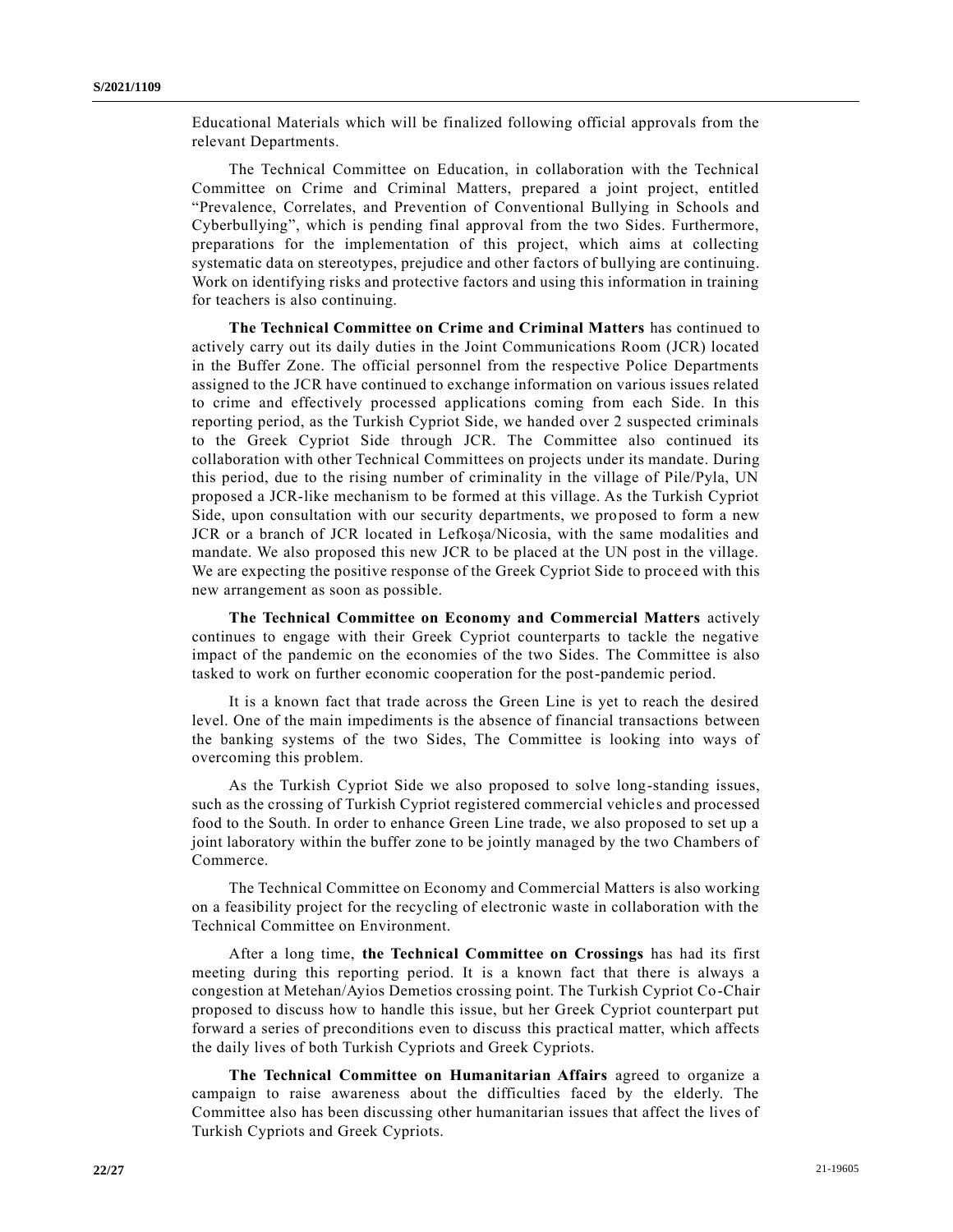**The Technical Committee on Crisis Management** has organized a seminar on forest fires in June. Following the presentations of the two Sides, 5 issues were identified as future fields of cooperation. The said 5 issues are as follows:

- Compilation of an inventory which will include natural disaster risks,
- Regular meetings of experts from the Department of the Forestry of the two Sides,
- Formation of fire breaks,
- Establishing direct contact with the UN with regards to the fires in the buffer zone, and
- Providing information and training for the public.

Also, in October and November, the Committee organized a seminar on floods and worked on how to cooperate and assist each other in the case of floods affecting either Side.

**The Technical Committee on Broadcasting** concluded an agreement that will make the way for the introduction and usage of 5G across the island. According to the agreement reached between the Turkish Cypriot Side and the Greek Cypriot Side, TV broadcasting systems will be removed from the 700 MHz frequency band; transitioning from analogue to digital broadcasting, with the support of the European Union; allowing the allocation of the 700 MHz frequency band to 5G mobile services. This important agreement was concluded by the Turkish Cypriot Special Representative, Mr. M. Ergün Olgun and the Greek Cypriot Negotiator, Mr. Andreas D. Mavroyiannis, with the facilitation of the Special Representative and Deputy Special Adviser of the United Nations Secretary-General on Cyprus, Ms. Elizabeth Spehar.

Efforts are being made to make **the Technical Committee on Culture** work more actively in the coming period. In line with the improved conditions within the scope of combating the pandemic, the evaluation of the proposals made by the two Parties regarding cultural activities in the new period has begun. We have already appointed a new Chair and strengthened the Committee with two new members. These changes have already given new momentum to the work of the Committee.

As the Turkish Cypriot Side, we attach great importance to gender issues and therefore to the work of **the Technical Committee on Gender Equality**. In the coming period, we would like to bring gender sensitive issues to the agenda of the Committee and to develop projects on raising awareness on this topic, including the use of gender sensitive language. The Technical Committee worked intensively on the preparation of an Action Plan on the effective participation of women to the peace process, in line with the call of the Security Council. After a very intensive period with the facilitation of UN, the Sides reached an agreement on substance, but due to the insistence on the usage of terminology which prejudges the outcome of the common ground exercise the joint action plan is yet to be completed.

Despite this the Turkish Cypriot Side has submitted an action plan to the UN Good Offices Mission of the UNSG which reflects the agreements reached in the Technical Committee on Gender Equality on substance in a way that does not prejudice the position of either Side in the political process.

We support the **Sustainable Development Goals** and we deem it very relevant to the work of the Technical Committees in general. We strongly support the introduction of these Goals to these works and already tasked the Technical Committee on Environment to work on those 17 topics. We hope that in the upcoming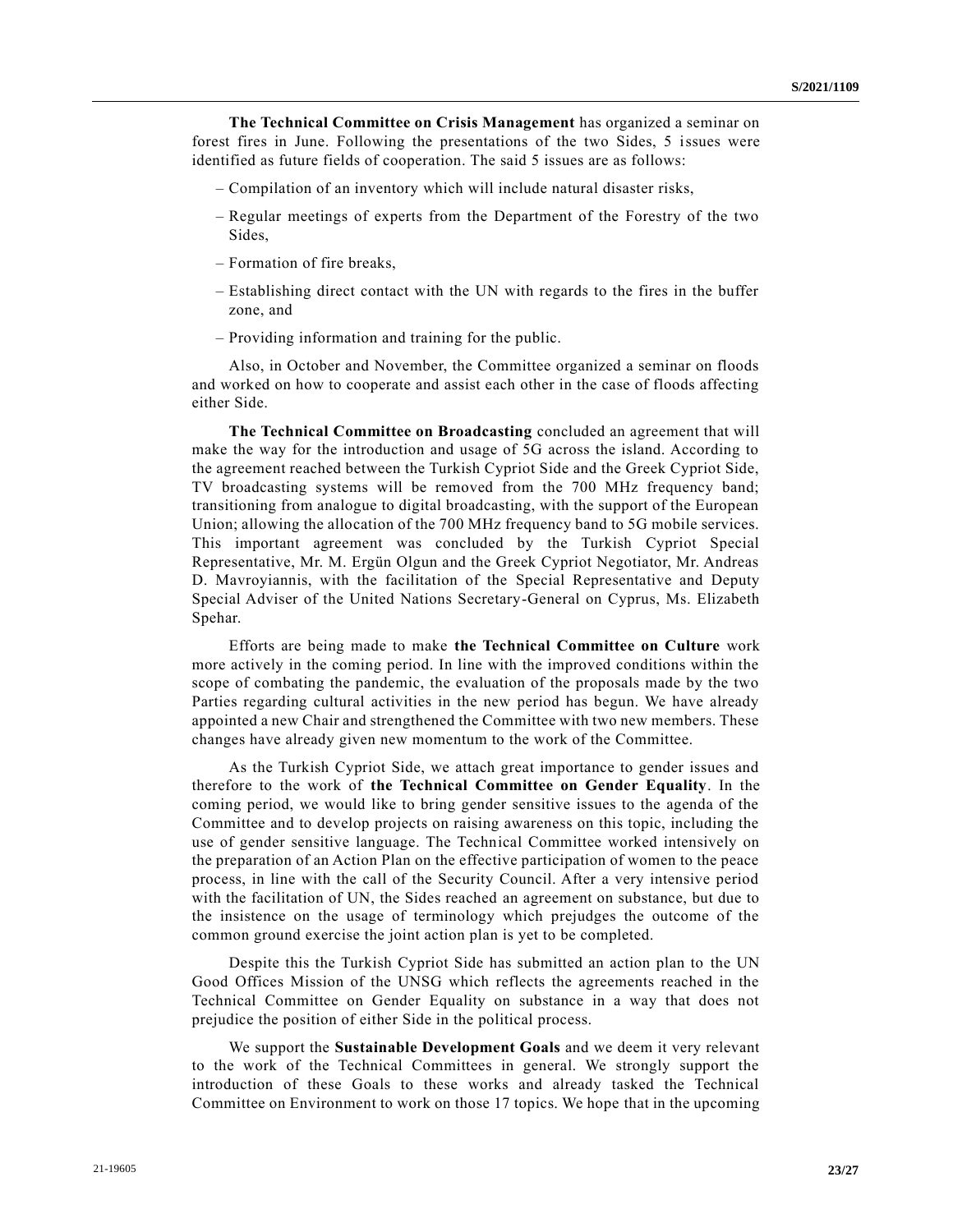period, our Greek Cypriot counterparts will respond positively and we can start introducing these Goals to our process.

On **irregular migration**, we give great importance to this global challenge and propose to form an effective mechanism that includes the relevant Technical Committees, with the participation of the competent authorities, to effectively cooperate on this matter that adversely affects the island. The Greek Cypriot Side regrettably wanted to limit deliberations of this issue within the limits of the Technical Committees. Dealing with this complicated and serious issue requires people with authority who have the capacity to reach directly to the decision-makers, who can share sensitive information and intervene as necessary. We hope that in the upcoming period, our Greek Cypriot counterparts will choose close cooperation instead of political blame game to address this humanitarian issue that affects both Sides.

#### **2. The Committee on Missing Persons**

In the reporting period, TRNC authorities continued to support the Committee on Missing Persons (CMP) which has been instrumental in addressing this sensitive humanitarian issue.

Information at the disposal of the Turkish side on possible burial sites has already been shared with the CMP in 1998. Since then the TRNC has been forwarding any new information that comes to light. As far as further search for documentary information about possible burial sites is concerned, TRNC authorities have given access to CMP to conduct investigations in a number of state archives. Furthermore, the Archive Committee, established in 2016, has been responding to the specific requests of the CMP by resorting to relevant archives, with a view to locating additional burial sites. During the reporting period, the Turkish Cypriot Member's Office of the CMP had access to aerial photos dating from 1974, analyzing 78 different coordinates in 55 different regions.

After CMP identifies possible burial sites, it proceeds with exhumations according to a work plan. In order to assist CMP, TRNC authorities continued to make the necessary arrangements so that CMP can have access to any suspected burial site throughout the TRNC. In this context, CMP has been continuing its work in 30 additional military areas where access has been granted in June 2019, where excavations will be conducted according to the excavation planning of the CMP.

Work, which has been interrupted due to COVID-19 measures, has resumed and the Committee continued its work in all areas, including the military areas, subject to the applicable COVID-19-related measures. In 2021, CMP excavated 70 areas in the TRNC, 6 of which are in military areas. 6 of the excavations in the TRNC are continuing, and 1 of these excavations is in a military area.

TRNC continues to support CMP financially. Annual financial contributions to the budget of the Office of the Turkish Cypriot Member of the CMP in the amount of approximately EUR 1,000,000 per year are supplemented by additional contributions. Additional contributions to date have reached EUR 433,000. EU's total contributions in the amount of EUR 30,700,000 are from the funds the European Union, earmarked for the economic development of Turkish Cypriots. CMP's work can be accelerated with additional funding.

CMP also identified 16 additional missing persons during the reporting period, 7 of whom were Turkish Cypriot missing persons and 9 were Greek Cypriot missing persons, as well as 5 Greek Cypriot deceased and 1 Turkish Cypriot deceased who were not on the CMP's official missing persons list. Thus, a total of 22 individuals have been identified during the reporting period.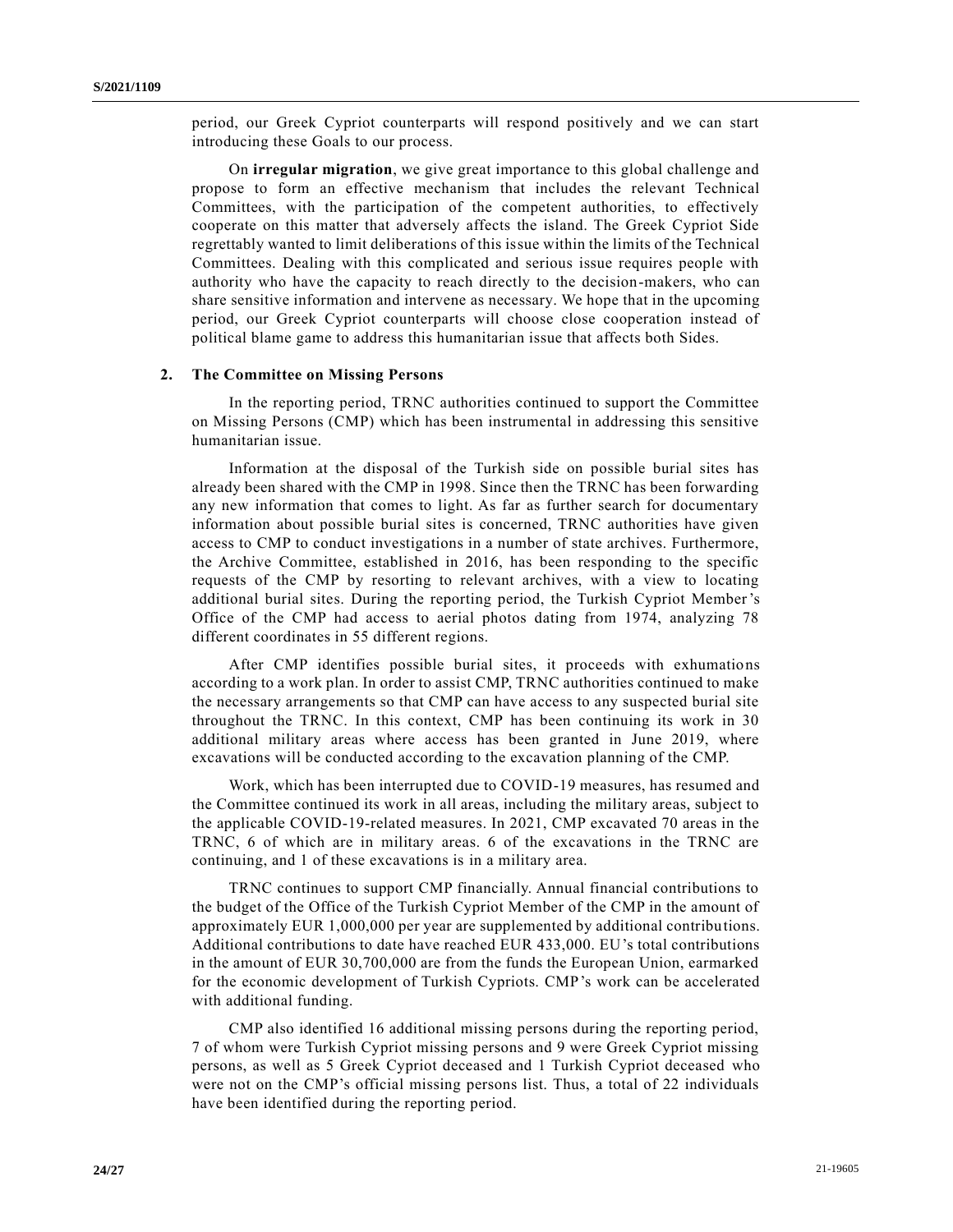#### **3. Hellim/Halloumi**

Hellim/Halloumi is a common traditional cheese product that belongs to both Turkish Cypriots and Greek Cypriots. On 12 April 2021, the European Commission proceeded to adopt two legislative instruments, one registering Hellim/Halloumi as a Protected Designation of Origin (PDO) and the other purporting to enable its trade across the Green Line. In enacting the instruments, the European Commission went against its stated policies of ending the isolation on Turkish Cypriots through economic development, the law, the facts on the ground and the equality of the two sides, and disregarded the legitimate concerns expressed by the Turkish Cypriot Side and the relevant stakeholders.

With the two legislative instruments concerning Hellim/Hallomi, the EU has surrendered to the Greek Cypriot policy of extending its authority and jurisdiction over the Turkish Cypriot Side, which is not only totally unacceptable and illegitimate, but also against the principle that neither side may claim authority or jurisdiction over the other side. Each side knows where their authority and jurisdiction, indeed their sovereignty, starts and ends – that is, at the crossing points. The crossing points through which movement of persons and goods are regulated are clear indicators of this reality.

In the workings of the European Commission, which includes trade of goods to the EU through the Green Line, the European Commission has been the counterpart of the TRNC authorities and producers. With the recent changes concerning Hellim/Halloumi, however, the European Commission, as a potential facilitator, was removed from the equation and Turkish Cypriots were put in a position whereby they are subordinated to the Greek Cypriot administration.

The practical consequence of this arrangement has been yet another example of discrimination against the Turkish Cypriot People. Greek Cypriot producers, producing 85% of Hellim/Halloumi in the South, have already started benefiting from the PDO Registration, upon the commencement of the application of the PDO Regulation on 1 October 2021, with the relevant control body granting them the necessary PDO listing on time. By contrast, the same control body refrained from even contacting its counterpart Turkish Cypriot Chamber of Commerce to start the same process in the TRNC and to sign an agreement to work out the necessary arrangements in detail. Furthermore, no steps have been taken to ensure the crossing of Hellim/Halloumi for trade to the EU across the Green Line. Even though the relevant instrument entered into force on 12 April 2021, there has not been an appointment of the delegated body for health and safety, which needs to start gathering the scientific evidence for a favorable Commission Decision concerning animal health status in the TRNC, and then monitor residues and inspect milk processing establishments.

On 26 October 2021, I wrote to Mrs Ursula von der Leyen, the President of the European Commission, to express in no uncertain terms that I will not accept any discrimination and injustice towards my People. I underlined that in a period where efforts have concentrated on exploring whether common ground exists and building confidence between the two Sides, the actions and decisions taken by the EU have caused significant damage to the process.

Reminding the President of the EU's undertaking to ensure there is a 'workable arrangement' on the Island for Hellim/Halloumi for Turkish Cypriot producers and Greek Cypriot producers alike, I asked for her intervention to facilitate the signing of an agreement between the control body and the Turkish Cypriot Chamber of Commerce, and reminded her of our position on the appointment of a health and safety body, in accordance with the established method used under the Green Line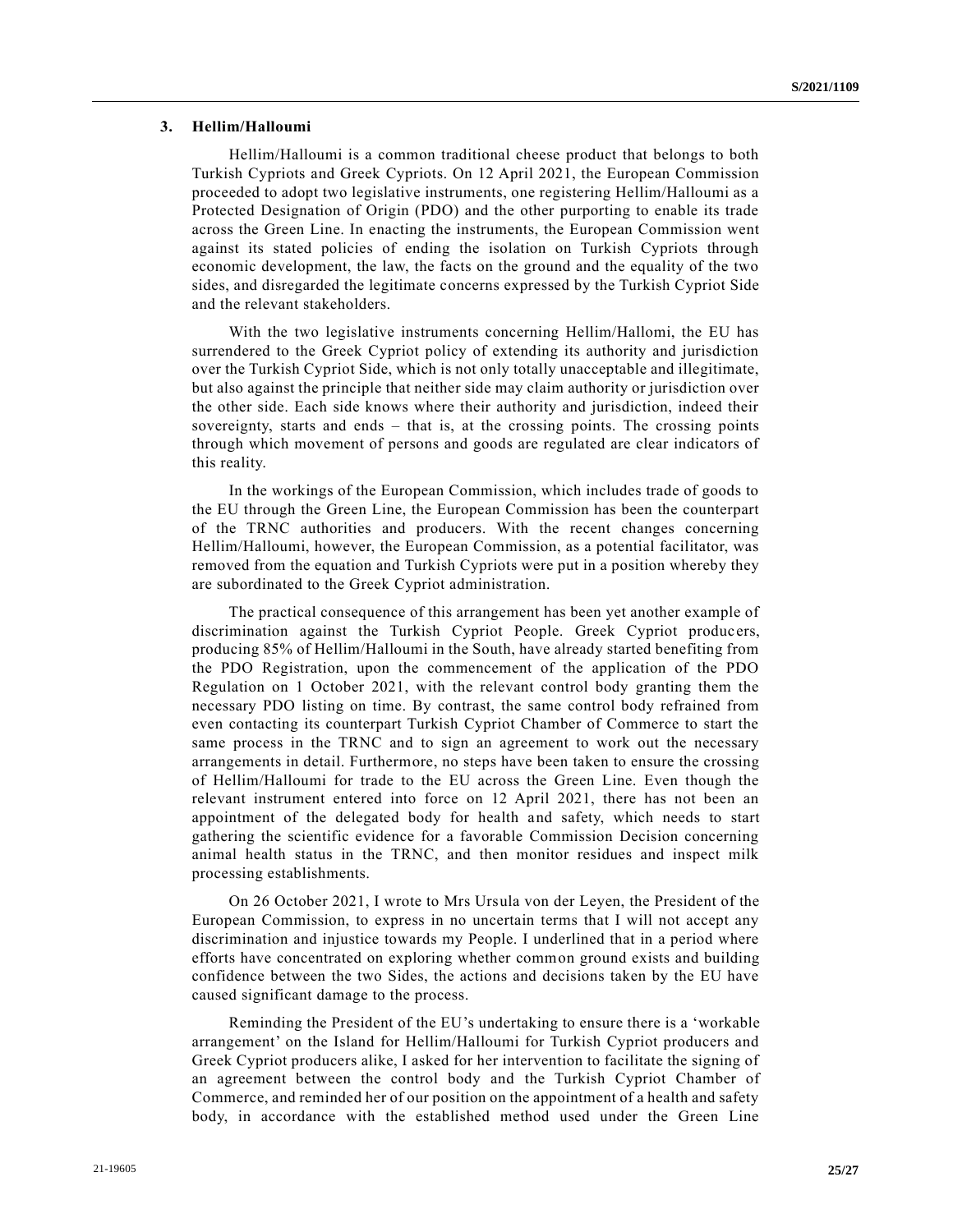Regulation by the European Commission, or alternatively jointly by the two Sides. In my letter, I emphasized that taking action would serve to repair the unjust and discriminatory situation that was created by the decisions concerning Hellim/Halloumi and to contribute to the building of confidence on the island.

### **4. Isolation and Restrictions**

There has not been any change in the Greek Cypriot policy of imposing isolation and restrictions on the Turkish Cypriot People, which has been continuing since 1963. This obstructionist policy aims to adversely affect Turkish Cypriots in several areas ranging from direct trade to direct flights, from cultural to sporting events, as well as representation at the international forums.

The economic discrepancy between the two Sides remained wide in the reporting period. The Turkish Cypriot Side continued to seek technical and financial assistance from numerous organizations in order to tackle the negative effects of COVID-19, but such moves did not produce any results despite the assistance the Greek Cypriot Side received for this purpose. This has exacerbated the socio-economic disparity between the two Sides. In the reporting period, there has not been any development to ensure better implementation of the Green Line Regulation. As the Turkish Cypriot Side, we have already put forward concrete, mutually beneficial and practical proposals in order to help both Sides' economies during these difficult times caused by the COVID-19 pandemic.

#### **5. Hydrocarbons**

Hydrocarbon resources around the island of Cyprus belong to the Turkish Cypriot People and the Greek Cypriot People. This fact is accepted by both Sides on the Island, and all relevant and involved parties. Despite our constructive proposals since 2011 for cooperation regarding exploration, exploitation and monetizing on those resources, the Greek Cypriot Side continued its aggressive stance and preferred to pursue their provocative activities.

The announcement of the Greek Cypriot Side to resume their unilateral and illegal activities, in total disregard to the rights of the Turkish Cypriot People and the maritime claims of the Republic of Turkey, is yet another blow to the security, stability and cooperation, not only in Cyprus but also in the entire region. In response, TRNC and Turkey will continue to protect their rights and are determined to proceed with our own hydrocarbon exploration and exploitation activities leaving the door open to cooperation as co-owners.

As one of the co-owners of hydrocarbon resources off the island of Cyprus, the Turkish Cypriot Side continues to urge the Greek Cypriot Side to refrain from engaging in unilateral acts that destabilize our region. The Turkish Cypriot proposal for the establishment of a joint *ad hoc* committee providing for the joint management, exploration and exploitation of hydrocarbons resources, respectively in 2011, 2012, and 2019, continues to be the way forward. In the proposal of the Turkish Cypriot Side dated 13 July 2019, which is still on the table, the purpose of the joint committee to be established, with the facilitation of the UN, is foreseen to seek common consent on the planning, decision making and implementation of current and future hydrocarbon activities.

Further to the proposal of the Turkish President to convene a regional conference on hydrocarbons, I, as the President, am ready to participate in such a conference on an equal status with the Greek Cypriot Side.